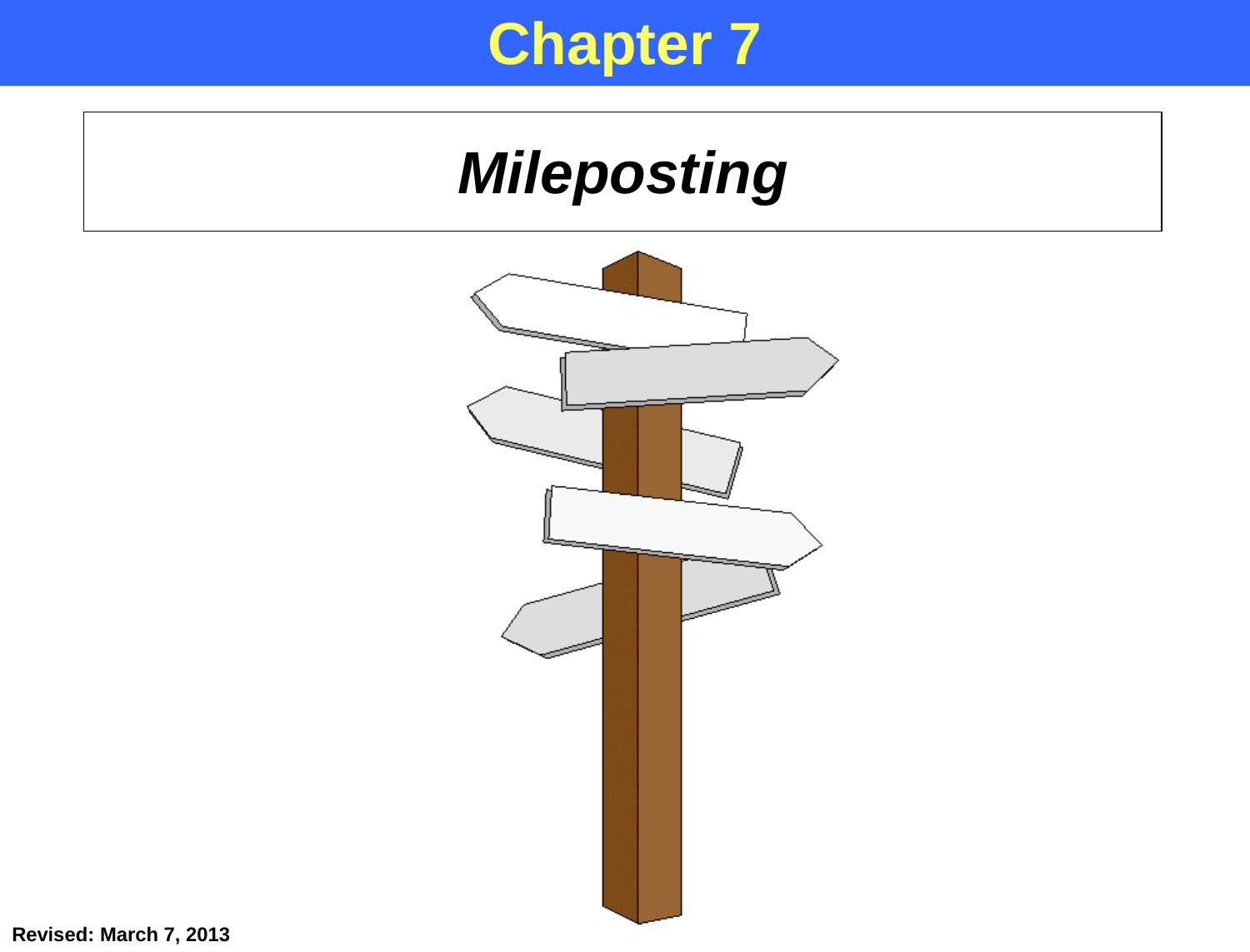#### **Mileposts**

- Allows TEAAS to locate crashes and ordinances on a roadway in relation to the features (intersections, boundaries, etc.) on that roadway
- Allows TEAAS to check for ordinances overlaps (ordinance segments that are not allowed to coincide)
- Location information from crash reports, combined with feature mileposts, are used to calculate milepost values for crashes (high order milepost and/or on road milepost)
- Beginning and ending points from ordinances, combined with feature mileposts, are used to calculate milepost values for ordinances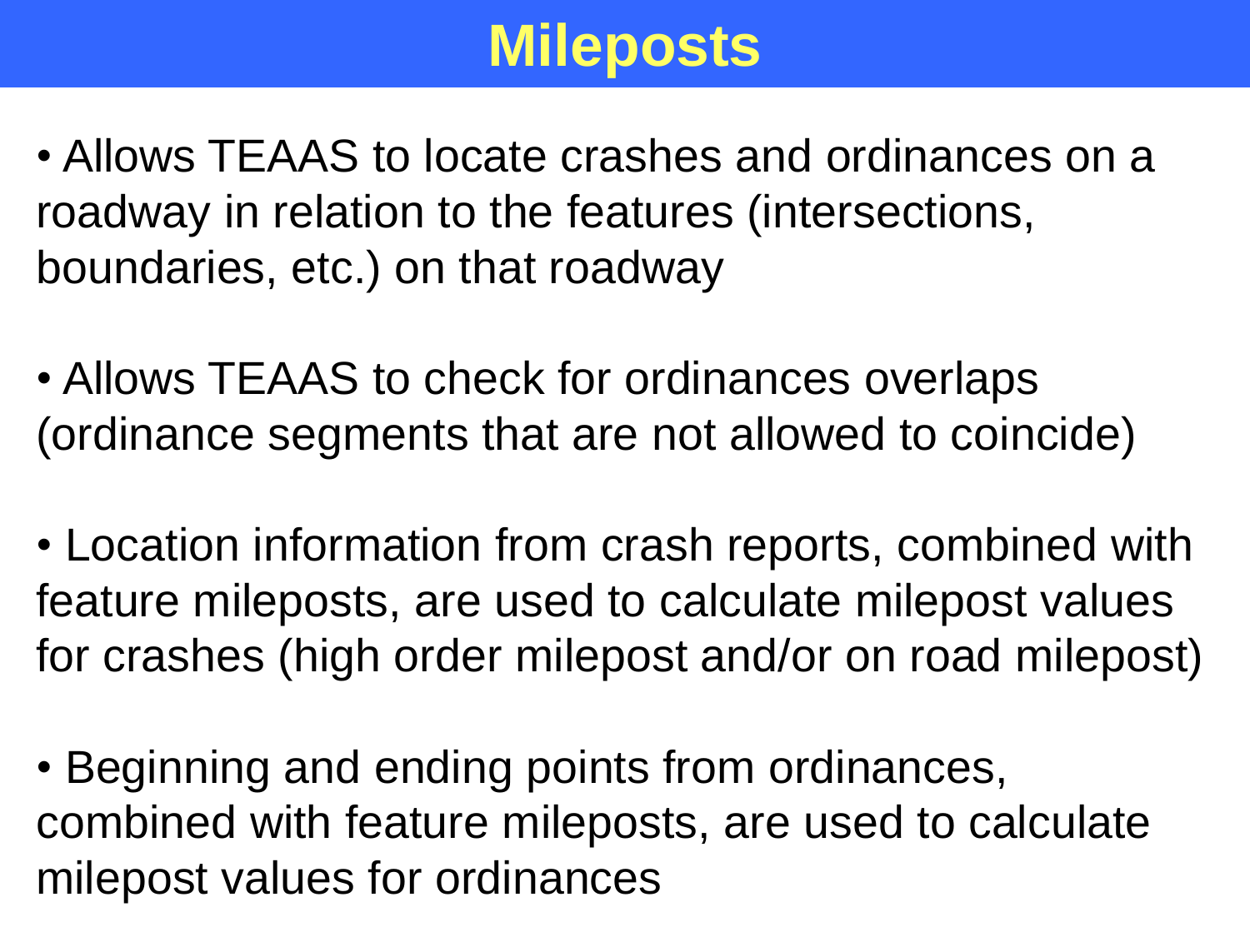## **Mileposts**

- Means of specifying a location along a roadway (measured in miles)
- Mileposts are imaginary distance markers that follow the contour of the roadway
- They are specific to each county
- Each route has defined "beginning" and "ending" points
- Beginning milepost is usually 0.000 and ending milepost is usually equal to the total length of the route (added to the beginning milepost)
- Some local routes (i.e. Main Street) that occur several times in the same county will start with different beginning mileposts

• Feature mileposts are usually rounded to the nearest thousandths of a mile (three decimals)

**Note that the current alignment of State Highway System roads (I, US, NC, and SR) always starts at 0.000, and any State Highway System road in the system that starts at a milepost** *other* **than 0.000 is an old alignment!**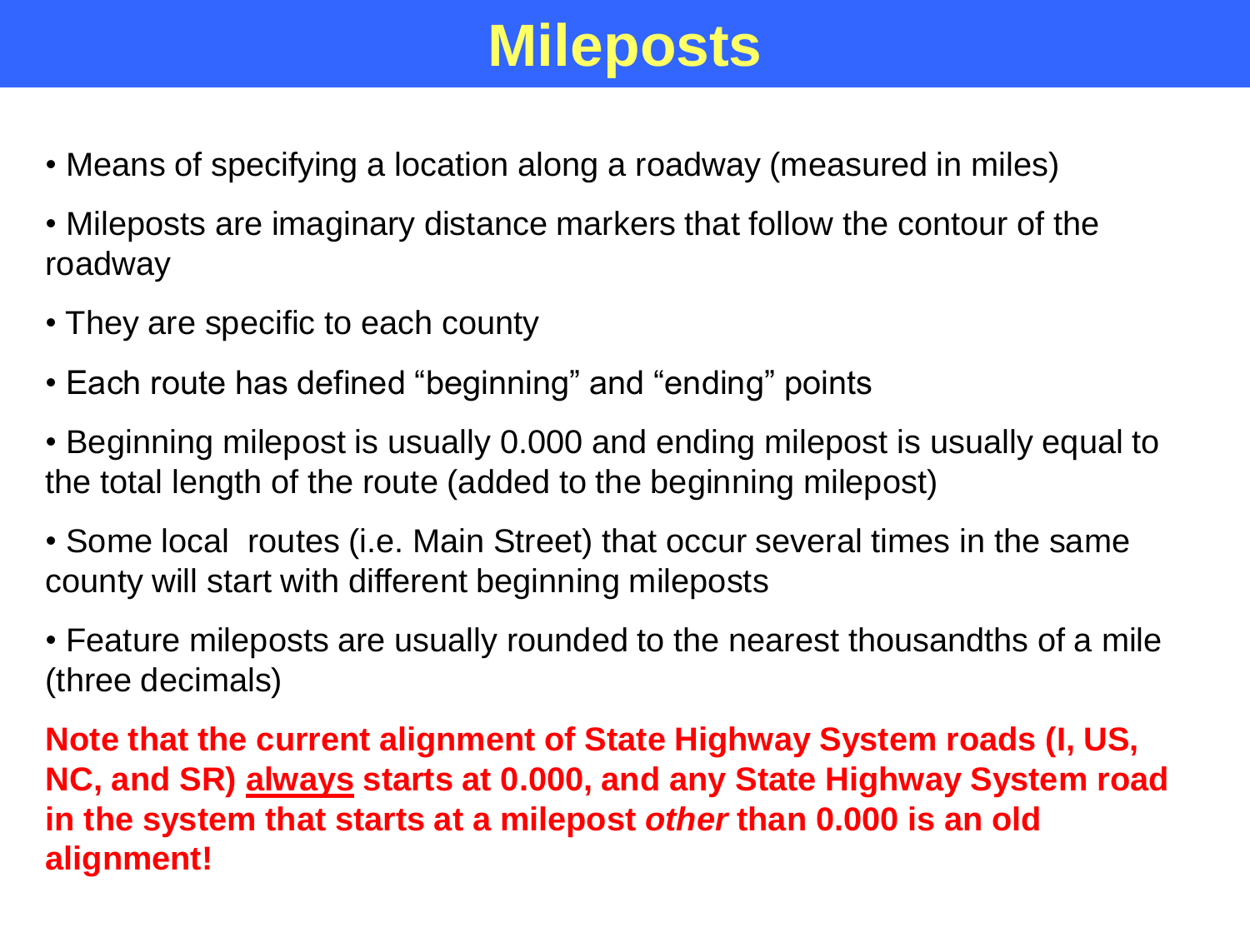# **Milepost Types**

#### **Feature Mileposts**

- Locates a feature along a route
- Mileposted features are intersections, mile markers, boundaries, at-grade railroad crossings, and structures
- The features report is a listing of all mileposted features along a route

#### **Crash Mileposts**

- Locates crashes along a route
- Directly dependant on feature mileposting
- Crashes will not milepost if they reference a feature that is not mileposted
- Crashes may be mileposted if the crash report references a loop feature
- Crashes receive an on road milepost and a high order route milepost

#### **Ordinance Mileposts**

- Locates ordinances along a route
- Directly dependant on feature mileposting
- Ordinances will not milepost if they reference a feature that is not mileposted
- Ordinances will not milepost if they reference a loop feature
- Ordinances get a milepost for their "begin" point and, if applicable, their "end" point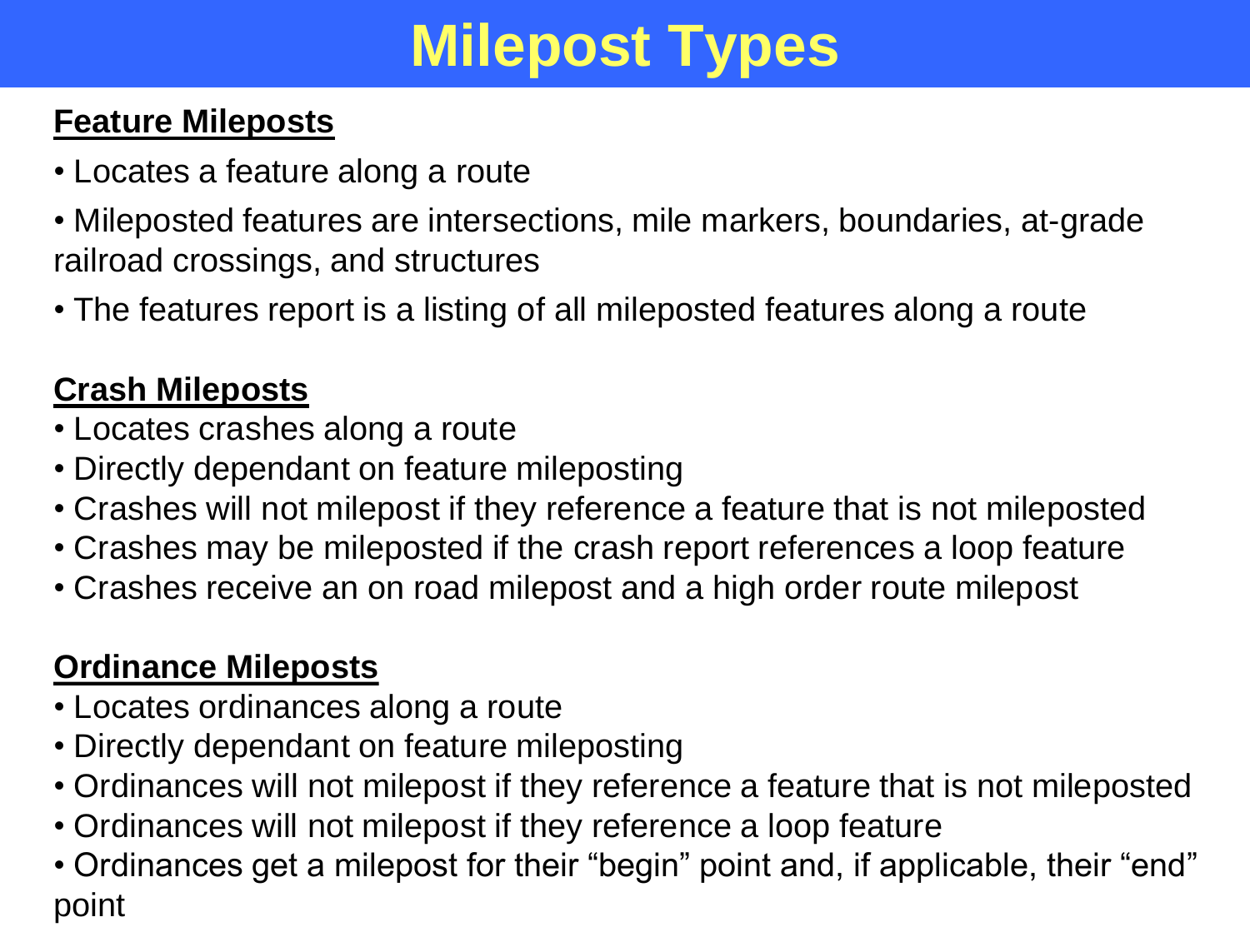### **Mileposted Features**

#### Features that get assigned a milepost value are:

- Intersections intersection with another route
- Boundaries political boundaries
- Structures structures carrying the route (i.e. culvert)
- Mile Markers route mileage values (not county specific)
- Railroads at-grade railroad track crossings

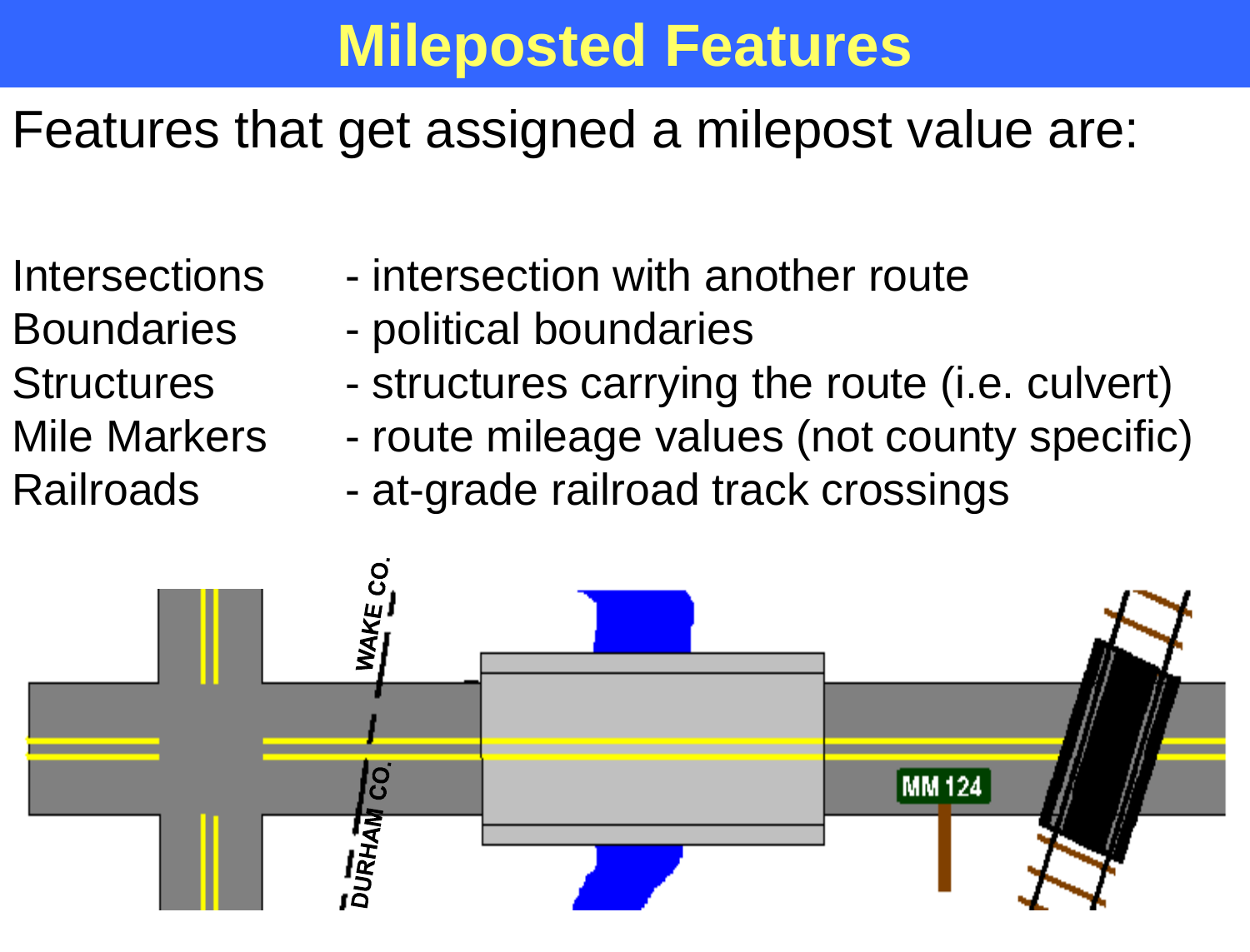#### **Mileposts vs. Mile Markers**

**Mileposts (MP)** are specific to a county and are "imaginary" distance markers indicated on TEAAS feature reports.

**Mile markers (MM)** are green/white information signs posted along a road to indicate the mileage from the beginning of the route and are listed as features in TEAAS.

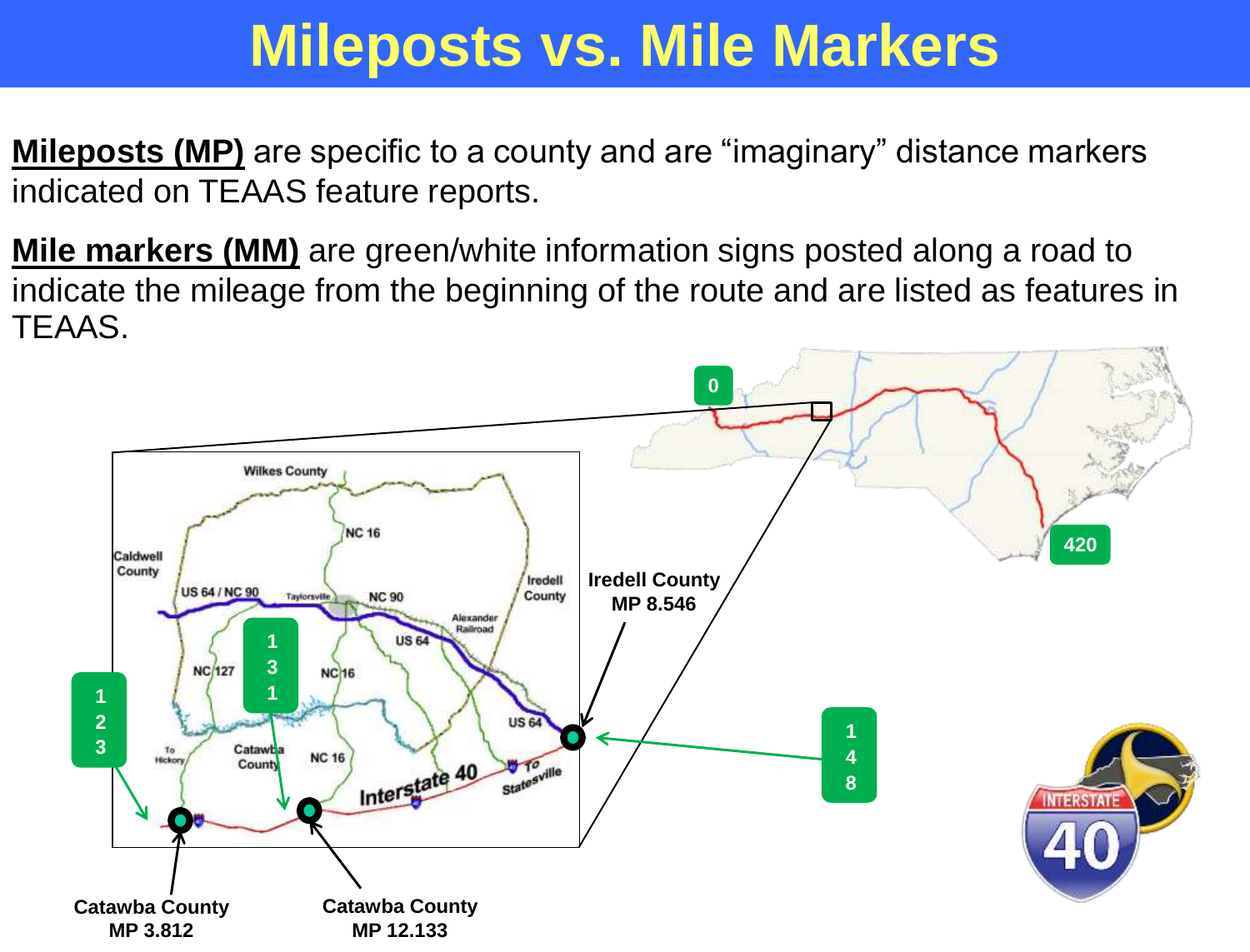# **Mileposting Rules**

- Based on NCDOT's Linear Referencing System (LRS)
- MP<sub>n+1</sub> = MP<sub>n</sub> + (distance between feature<sub>n</sub> and feature<sub>n+1</sub>)
- Assign mileposts to all standard features
- Use all possible maps to identify features and distances
- If there are coinciding routes, they must also be checked and/or mileposted
- Provide ample documentation as needed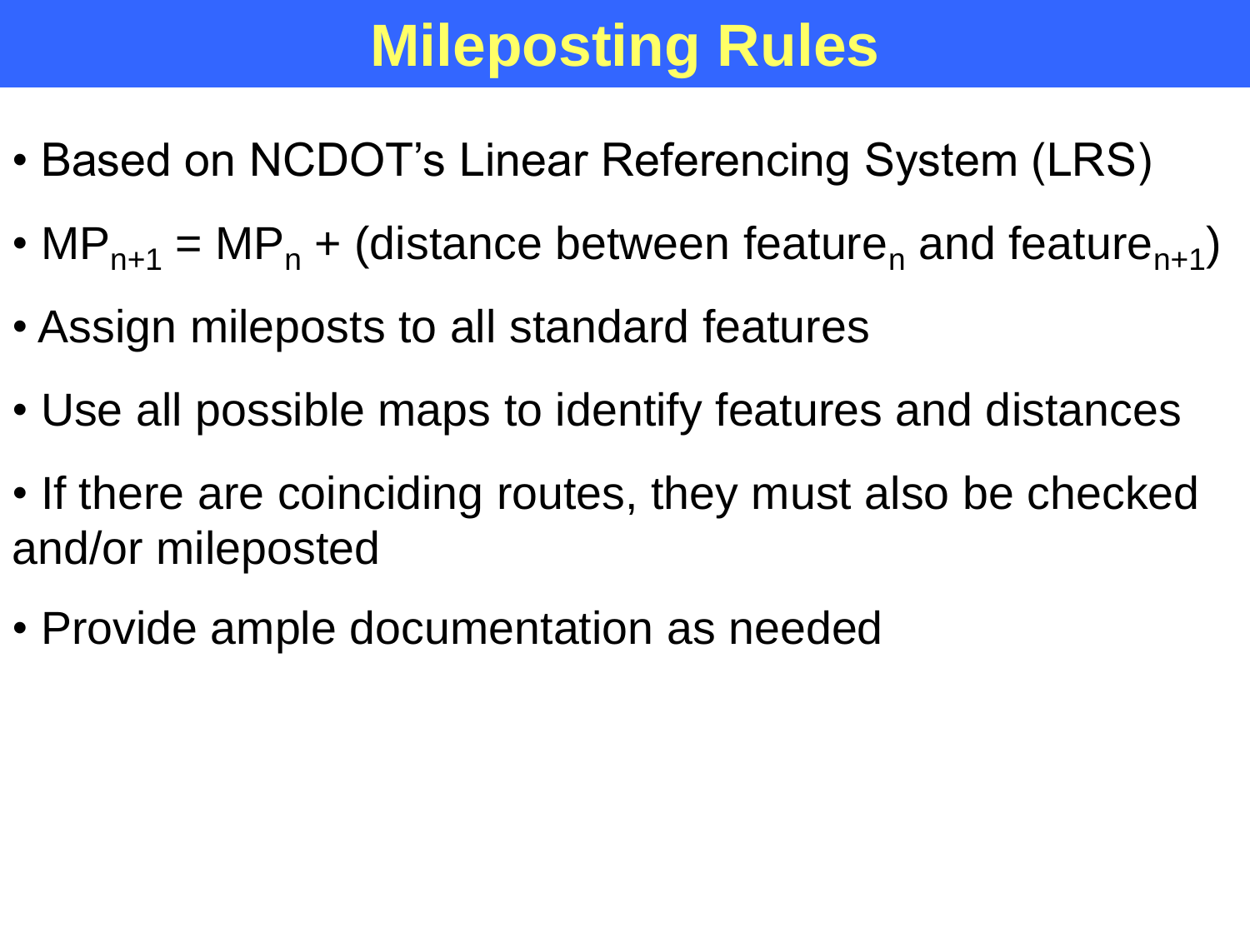## **Mileposting Rules (Cont.)**

The terms "legs" and "approaches" mean the same thing and are used to identify types of at-grade (same level) intersections:

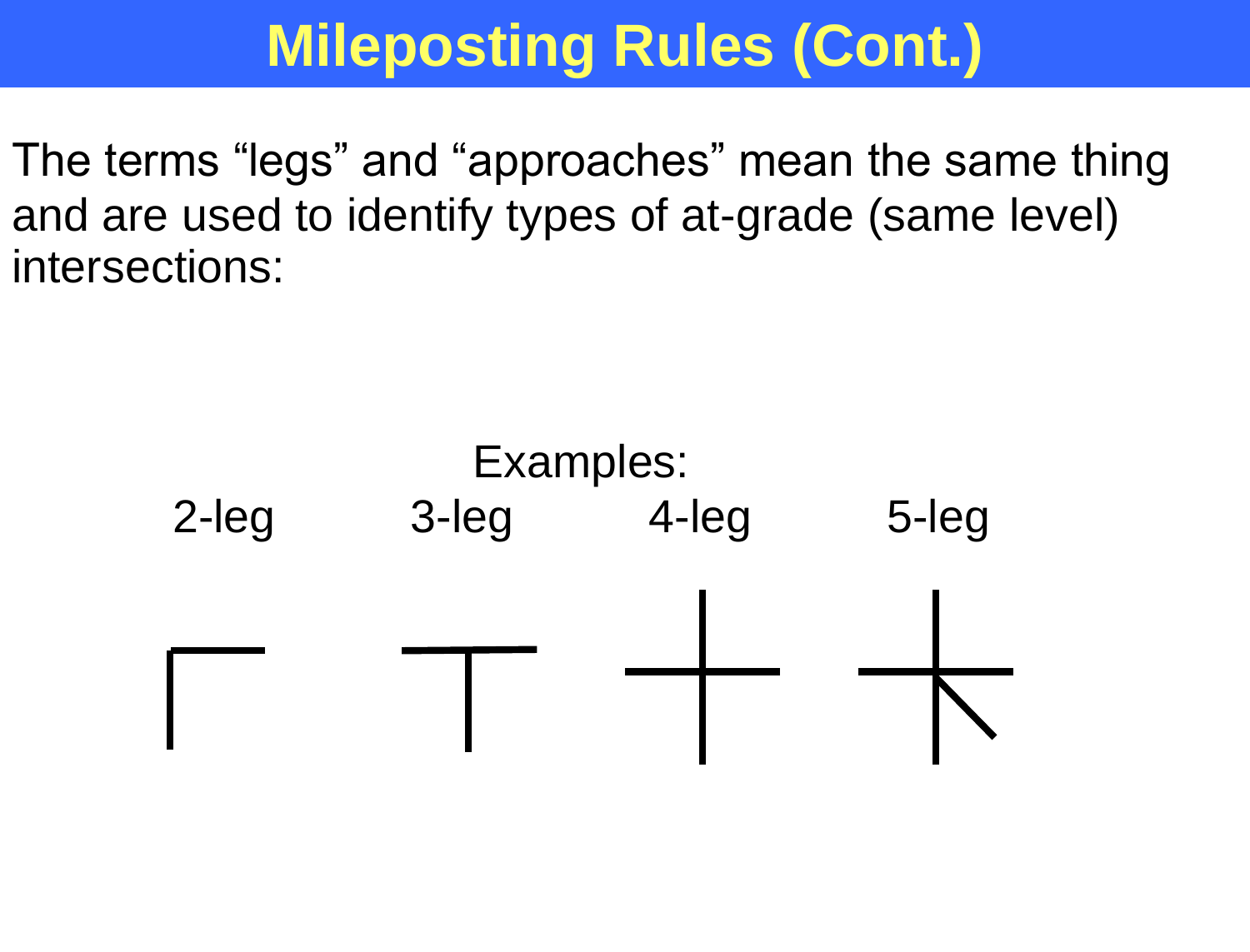### **Mileposting Rules (Cont.)**

Compass directions versus Engineering directions:

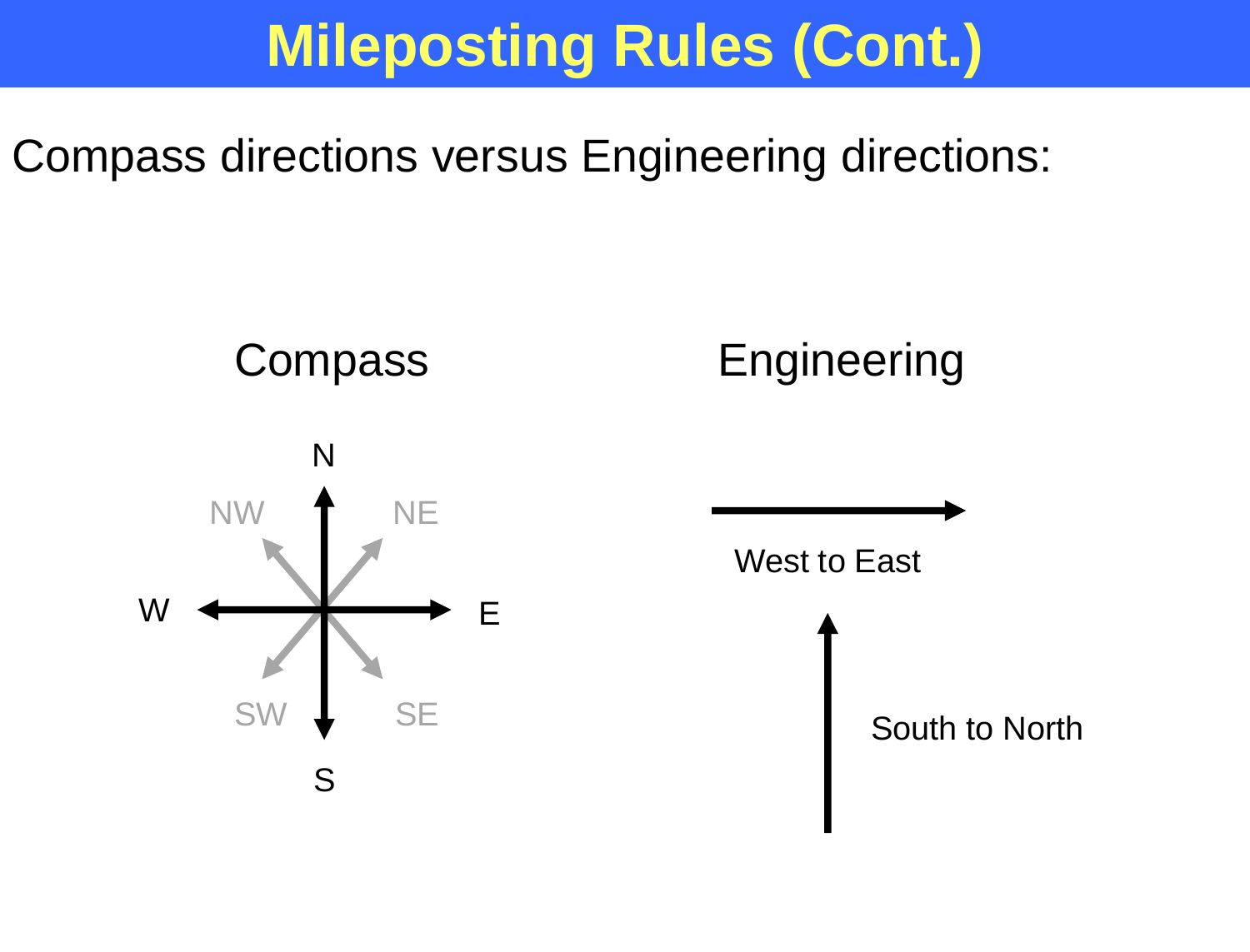## **Mileposting Rules (Cont.)**

The term "direction to next" is the compass direction from one feature to the next, along the direction of the route, and NOT the general direction of the route itself:

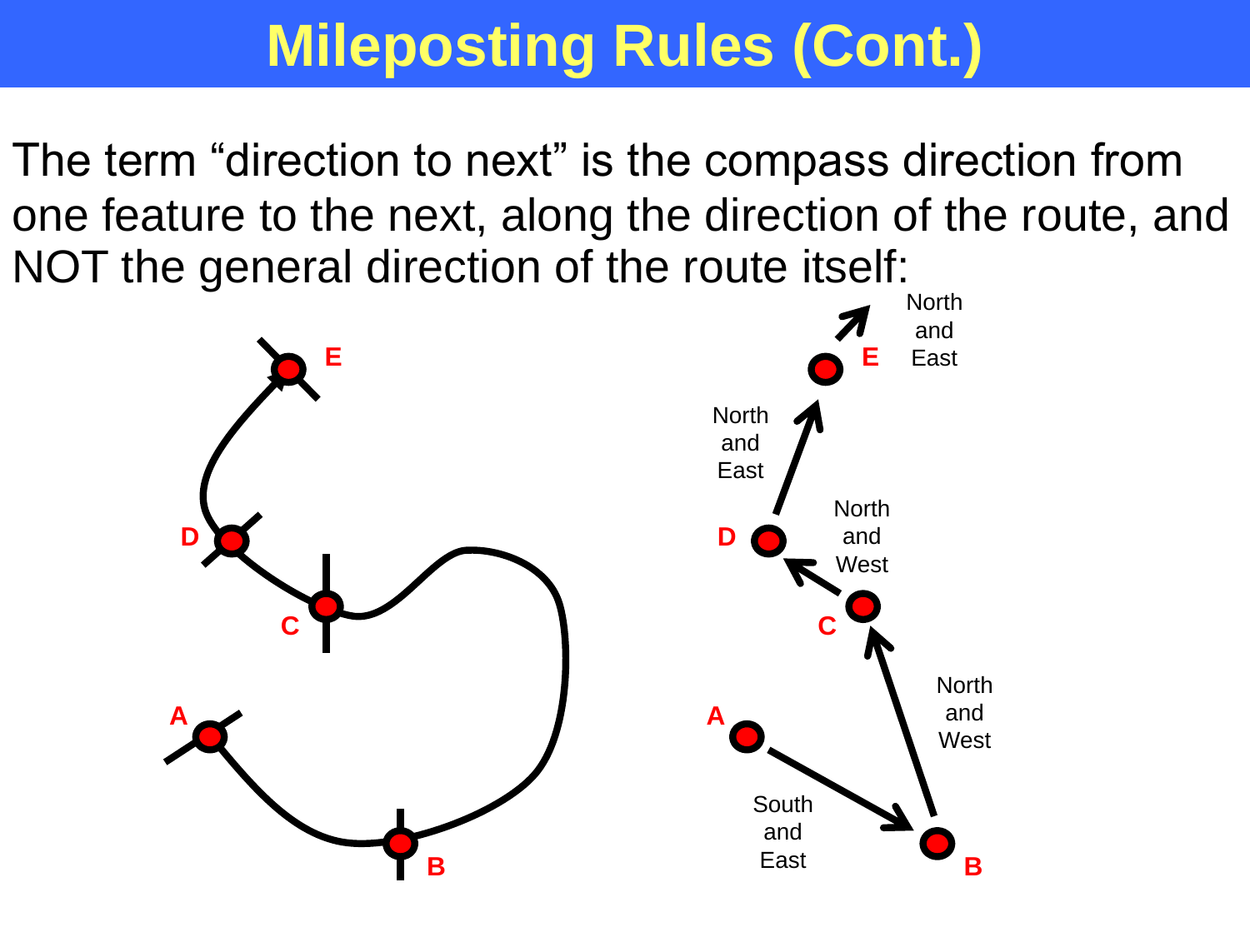## **NCDOT Linear Referencing System (LRS)**

|            |                 |                                    | County Route_Na Route_Length Segment_ Segment_Begin_MP Segment_ Segment_End_MP |                                                    |        |
|------------|-----------------|------------------------------------|--------------------------------------------------------------------------------|----------------------------------------------------|--------|
| 91 SR-1010 |                 | 18.041 C0000050                    |                                                                                | .000 40001013                                      | .211   |
| 91 SR-1010 |                 | 18.041 40001013                    |                                                                                | .211 30000050                                      | .945   |
| 91 SR-1010 | 18.041 30000050 |                                    |                                                                                | 2.329 40002731                                     | 2.479  |
| 91 SR-1010 | 18.041 40002731 |                                    |                                                                                | 2.479 40002730                                     | 3.569  |
| 91 SR-1010 | 18.041 40002730 |                                    |                                                                                | 3.569 40005339                                     | 3.679  |
| 91 SR-1010 |                 |                                    |                                                                                | 3.679 40002727                                     | 3.912  |
| 91 SR-1010 |                 | 18.041 40005339<br>18.041 40002727 |                                                                                | 3.912 40005398                                     | 4.260  |
| 91 SR-1010 |                 | 18.041 40005398                    |                                                                                | 4.260 40005332                                     | 4.510  |
| 91 SR-1010 | 18.041 40005332 |                                    |                                                                                | 4.510 40002728                                     | 4.740  |
| 91 SR-1010 | 18.041 40002728 |                                    |                                                                                | 4.740 40002725                                     | 5.350  |
| 91 SR-1010 |                 | 18.041 40002725                    |                                                                                | 5.350 40001006                                     | 5.730  |
| 91 SR-1010 |                 | 18.041 40001006                    |                                                                                | 5.730 40003851                                     | 6.570  |
| 91 SR-1010 |                 | 18.041 40003851                    |                                                                                | 6.570 40002723                                     | 6.960  |
| 91 SR-1010 |                 | 18.041 40002723                    |                                                                                | 6.960 40005353                                     | 7.000  |
| 91 SR-1010 | 18.041 40005353 |                                    |                                                                                | 7.000 40002722                                     | 7.481  |
| 91 SR-1010 | 18.041 40002722 |                                    |                                                                                | 7.481 20000401                                     | 7.881  |
| 91 SR-1010 |                 | 18.041 20000401                    |                                                                                |                                                    | 7.891  |
| 91 SR-1010 |                 | 18.041 20400401                    |                                                                                |                                                    | 8.451  |
| 91 SR-1010 |                 | 18.041 40001375                    |                                                                                | 7.881 20400401<br>7.891 40001375<br>8.451 40001377 | 9.371  |
| 91 SR-1010 | 18.041 40001377 |                                    |                                                                                | 9.371 40001404                                     | 9.431  |
| 91 SR-1010 | 18.041 40001404 |                                    |                                                                                | 9.431 40004096                                     | 9.941  |
| 91 SR-1010 | 18.041 40004096 |                                    |                                                                                | 9.941 40001578                                     | 10.051 |
| 91 SR-1010 |                 | 18.041 40001578                    |                                                                                | 10.051 40001405                                    | 10.291 |
| 91 SR-1010 |                 | 18.041 40001405                    |                                                                                | 10.291 40001386                                    | 10.781 |
| 91 SR-1010 |                 | 18.041 40001386                    |                                                                                | 10.781 40004013                                    | 11.131 |
| 91 SR-1010 |                 | 18.041 40004013                    |                                                                                | 11.131 40001557                                    | 11.211 |
| 91 SR-1010 | 18.041 40001557 |                                    |                                                                                | 11.211 40001387                                    | 11.551 |
| 91 SR-1010 |                 | 18.041 40001387                    |                                                                                | 11.551 40003982                                    | 11.841 |
| 91 SR-1010 |                 | 18.041 40003982                    |                                                                                | 11.841 40001583                                    | 11.881 |
| 91 SR-1010 |                 | 18.041 40001583                    |                                                                                | 11.881 40001530                                    | 12.031 |
| 91 SR-1010 |                 | 18.041 40001530                    |                                                                                | 12.031 40001544                                    | 12.061 |
| 91 SR-1010 | 18.041 40001544 |                                    |                                                                                | 12.061 40001520                                    | 12.181 |
| 91 SR-1010 |                 | 18.041 40001520                    |                                                                                | 12.181 40001388                                    | 12.191 |
| 91 SR-1010 |                 | 18.041 40001388                    |                                                                                | 12.191 40001580                                    | 12.581 |
| 91 SR-1010 |                 | 18.041 40001580                    |                                                                                | 12.581 40001152                                    | 12.721 |
| 91 SR-1010 |                 | 18.041 40001152                    |                                                                                | 12.721 40001594                                    | 12.971 |
| 91 SR-1010 |                 | 18.041 40001594                    |                                                                                | 12.971 40001300                                    | 14.111 |
| 91 SR-1010 | 18.041 40001300 |                                    |                                                                                | 14.111 40001303                                    | 14.731 |
| 91 SR-1010 |                 | 18.041 40001303                    |                                                                                | 14.731 40004023                                    | 14.831 |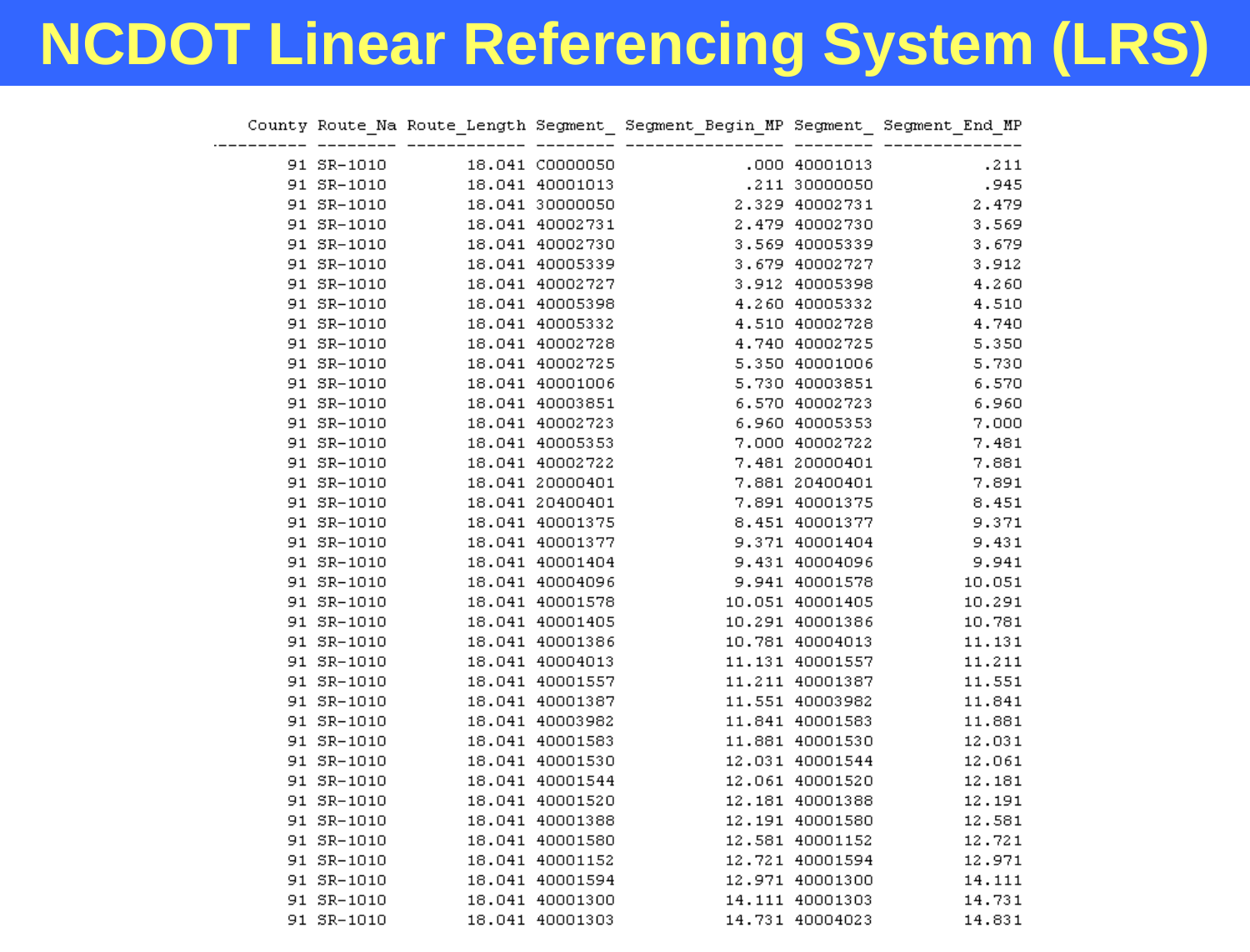#### **Intersection Features**

- Used to search for and view location information for intersections on an inventoried route.
- Access the "Features Intersections" screen by selecting the following:

 $\implies$  Intersections

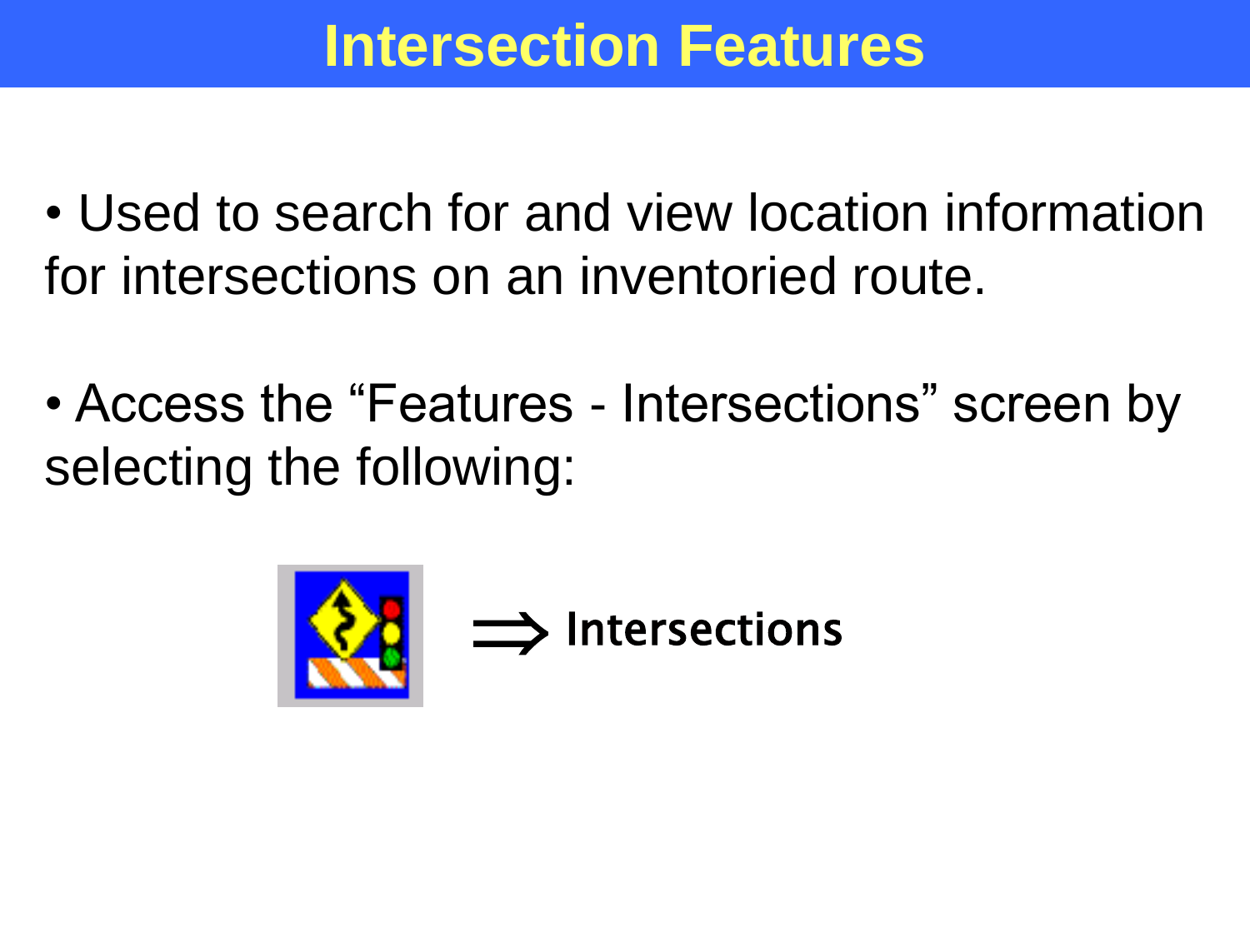#### **Intersection Features (Cont.)**

#### To search for Intersections

•Click the **"Search"** icon

 $\mathbb{H}^{\times}$  .  $\mathbb{H}^{\times}$ 

•Enter search criteria

**Inventoried Route** 

Inventoried Rte ID Begin Milepost End Milepost

Intersection

Reports

**Last Update** User ID Date/Time

 $\mathbb{H}^1$  ,  $\mathbb{H}^1$ 

**Features Report** 

County

Intersection Milepost Intersecting Rte ID Intersecting Rte Name Intersecting Rte Milepost

Intersection Type Next Feature Direction Beyond Route Limits Loop Condition  $\Box$ 

 $0$  of  $0$ 

•Leave any criteria blank if they are not part of the search

**•Click the "GO" icon** Search Icon GO Icon County name Edit Help

> 8-digit inventoried route code (wildcard characters may be used to search for one or more feature)

Inventoried route beginning milepost

Intersection milepost value

Intersecting route ID (8-digit code)

Intersection type

Next feature direction

Fields Not Allowed as search criteria:

- End Milepost
- Intersecting Route Name
- Intersecting Route Milepost
- Beyond Route Limits
- Loop Condition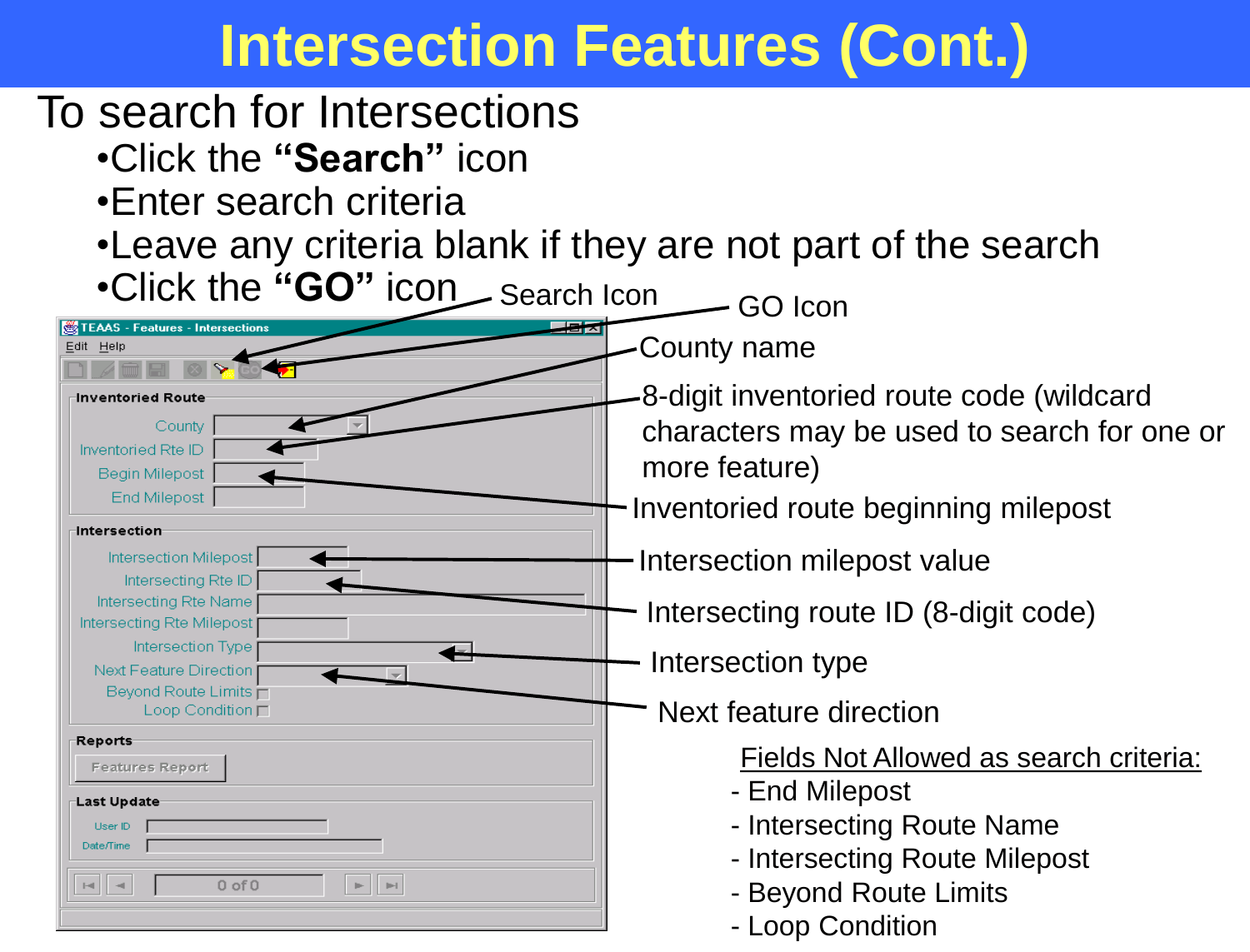### **Intersection Features (Cont.)**

- Click the **"OK"** button on the records retrieved dialog box to view the records retrieved.
- If no records are returned, verify that the search criteria are correct.
- A new search may be executed by adjusting the search criteria and clicking the **"GO"** icon.
- TEAAS will display a maximum of 500 records for any given search, although more than 500 records may actually meet the search criteria.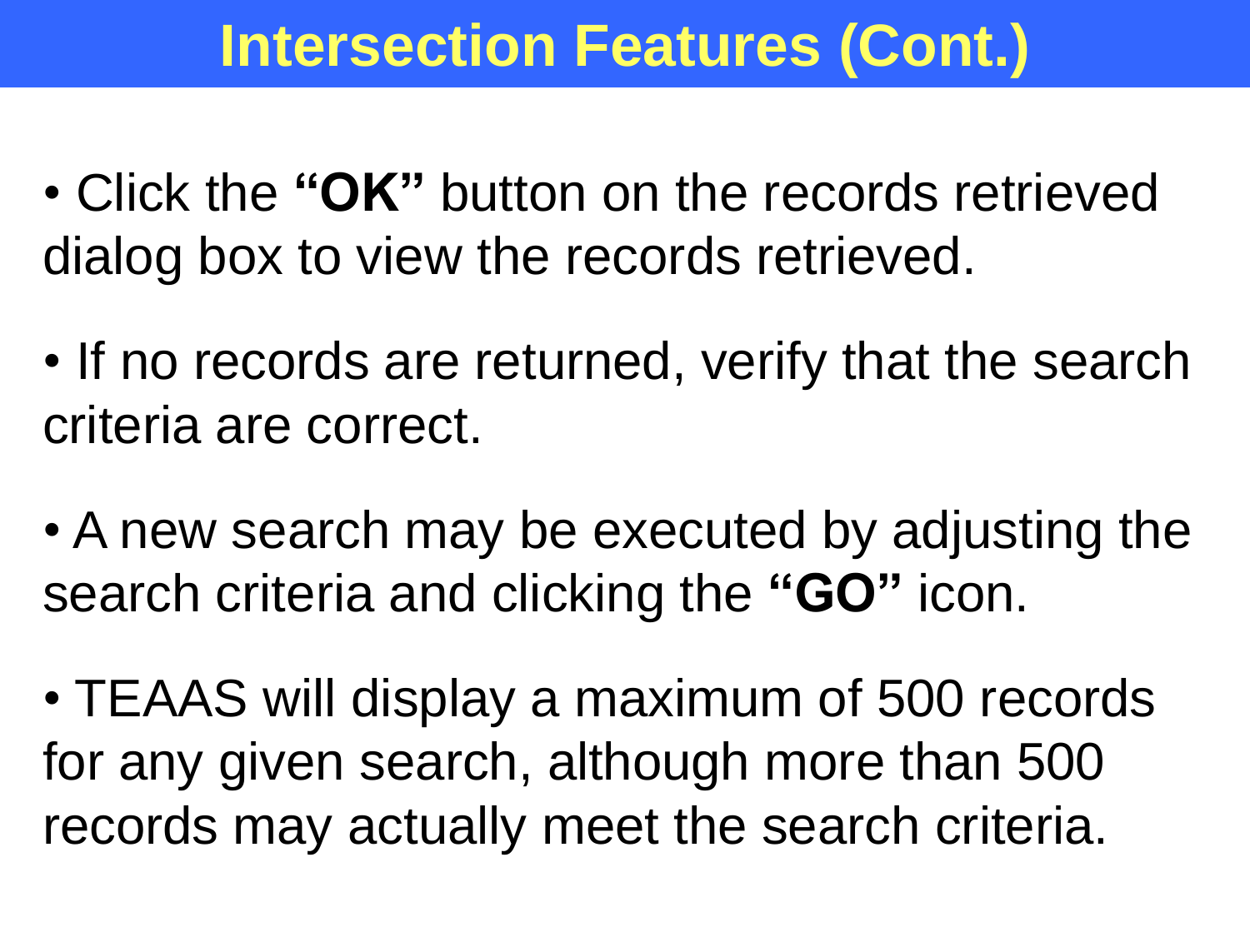#### **Intersection Features Example**

#### Suppose you wanted to search the intersections on NC 39 in Wake county

Step A: Click on the **"Search"** icon Step B: Enter the county (Wake) Step C: Enter the inventoried route ID (30000039) Step D: Click the **"GO"** icon.

|               | $\Box$ o $\times$<br>TEAAS - Features - Intersections<br>Edit Help<br>O.<br>Inventoried Route<br>County WAKE<br>ried Rte ID 30000039<br>Inver<br>Begin Milepost<br>End Milepost |               |
|---------------|---------------------------------------------------------------------------------------------------------------------------------------------------------------------------------|---------------|
| <b>Step A</b> | Intersection<br>Intersection Milepost<br>Intersecting Rte ID<br>Intersecting Rte Name<br>Intersecting Rte Milepost                                                              | Step D        |
|               | Intersection Type  <br>$\blacktriangledown$<br>Next Feature Direction [<br>$\overline{\phantom{0}}$<br>Beyond Route Limits [1]<br>Loop Condition [<br><b>Reports</b>            | <b>Step B</b> |
|               | <b>Features Report</b><br>Last Update<br>User ID<br>Date/Time                                                                                                                   | Step C        |
|               | $\blacktriangleright$ . $\blacktriangleright$<br>$\mathbb H$<br>$1$ of $6$<br>$\sim 0$                                                                                          |               |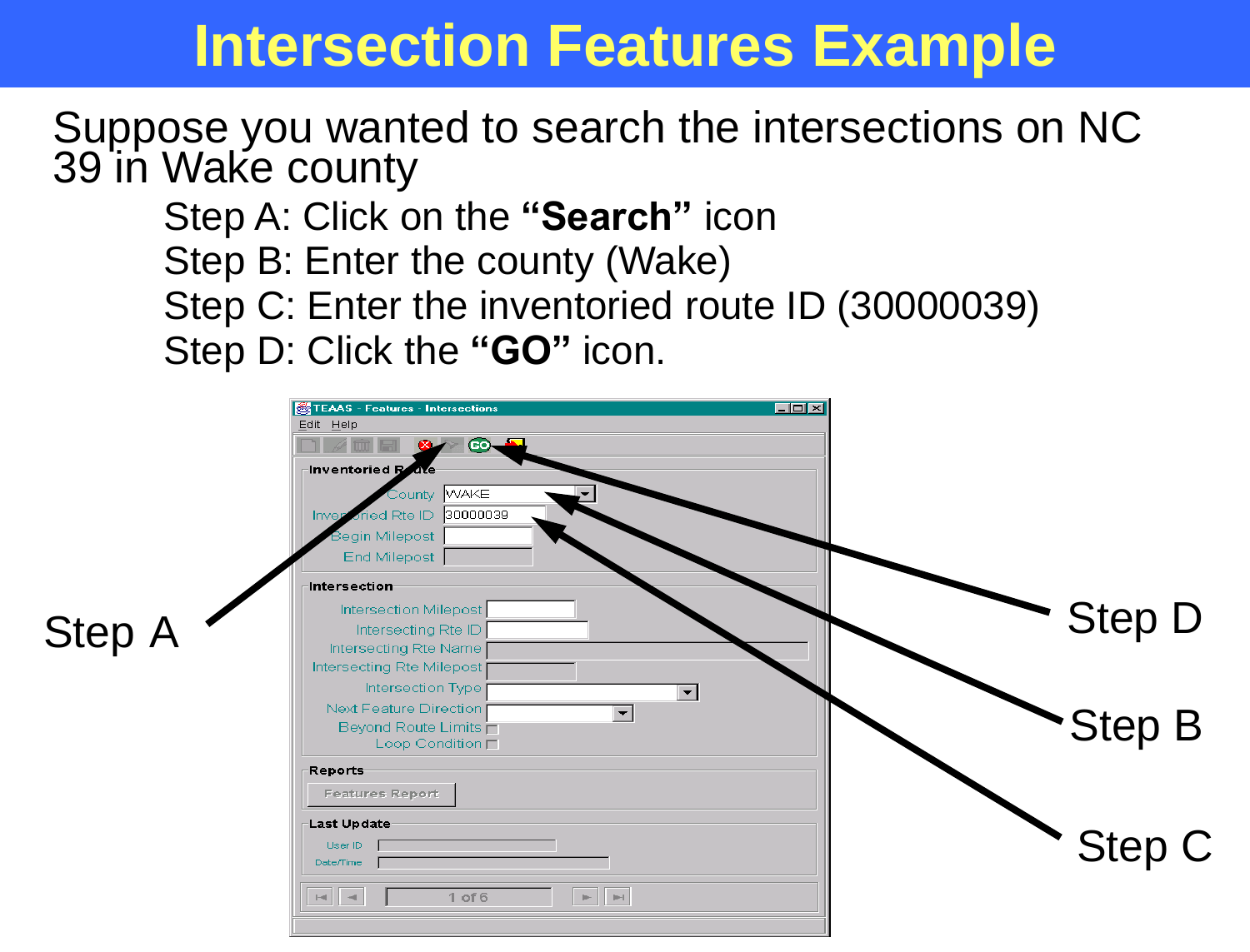### **Intersection Features Example (Cont.)**

- If matches are found, a dialog box will indicate the number of matched records (note - wildcards and other criteria can return more than one record).
- If no matches are found, try using other criteria, wildcards, etc.

Step E: Click on the **"OK"** button and view the records.

| Edit Help<br>$\bullet$ $\bullet$<br>⊛<br>Inventoried Route                                                                                            |               |
|-------------------------------------------------------------------------------------------------------------------------------------------------------|---------------|
| County WAKE<br>▼∣<br>Inventoried Rte ID 30000039<br>Begin Milepost<br>End Milepost                                                                    |               |
| -Intersectio STEAAS Information<br>$\vert x \vert$<br>Interse<br>The search returned: 6 record(s).<br>ı<br>Inter<br>Intersect<br>OK j<br>Intersecting |               |
| Int6 <sub>1</sub><br>'YM<br>Next Feature Direction<br>$\blacktriangledown$<br>Beyond Route Limits<br>Loop Condition [                                 | <b>Step E</b> |
| Reports<br><b>Features Report</b><br>Last Update                                                                                                      |               |
| User ID<br>Date/Time                                                                                                                                  |               |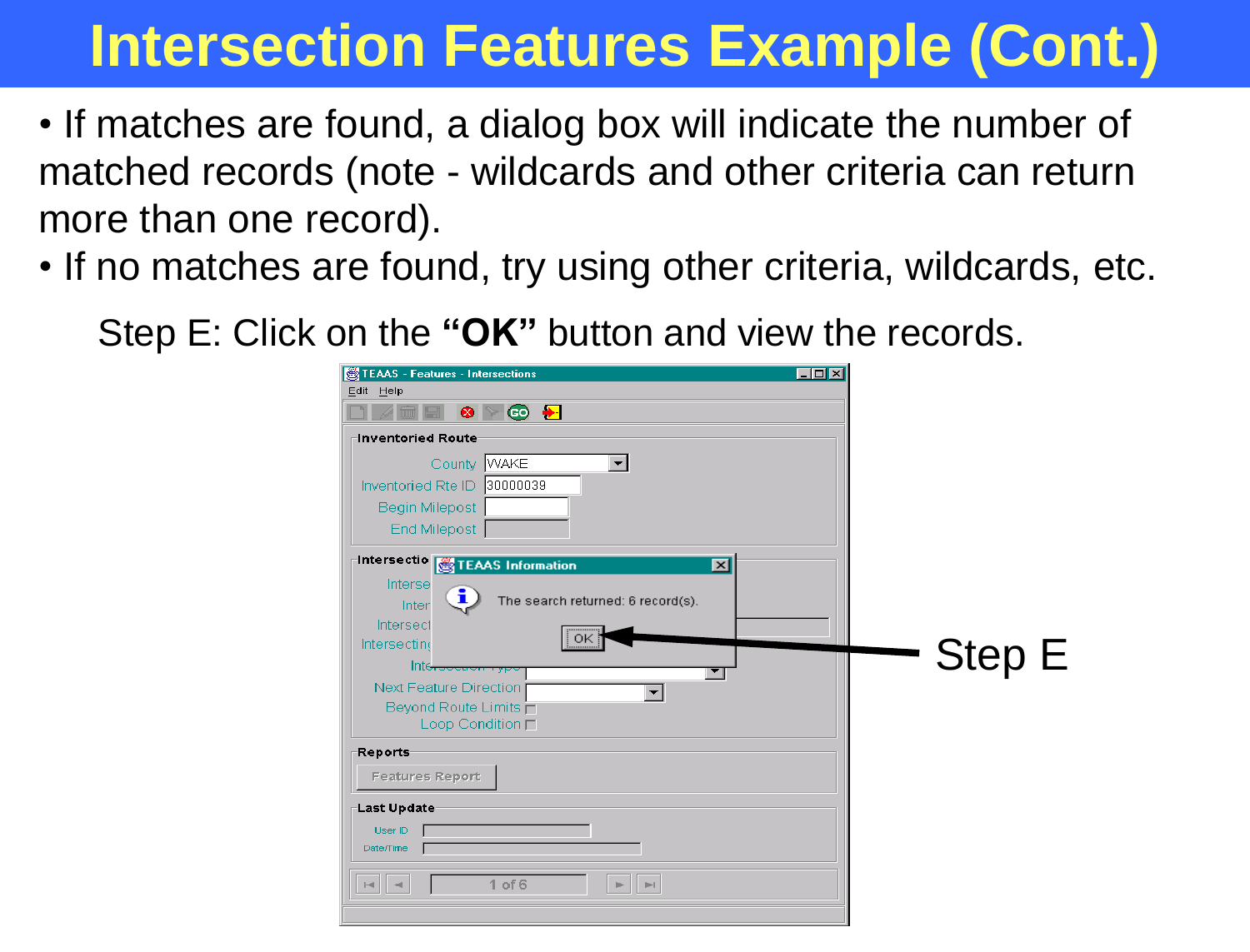## **Reading the Intersection Features Screen**

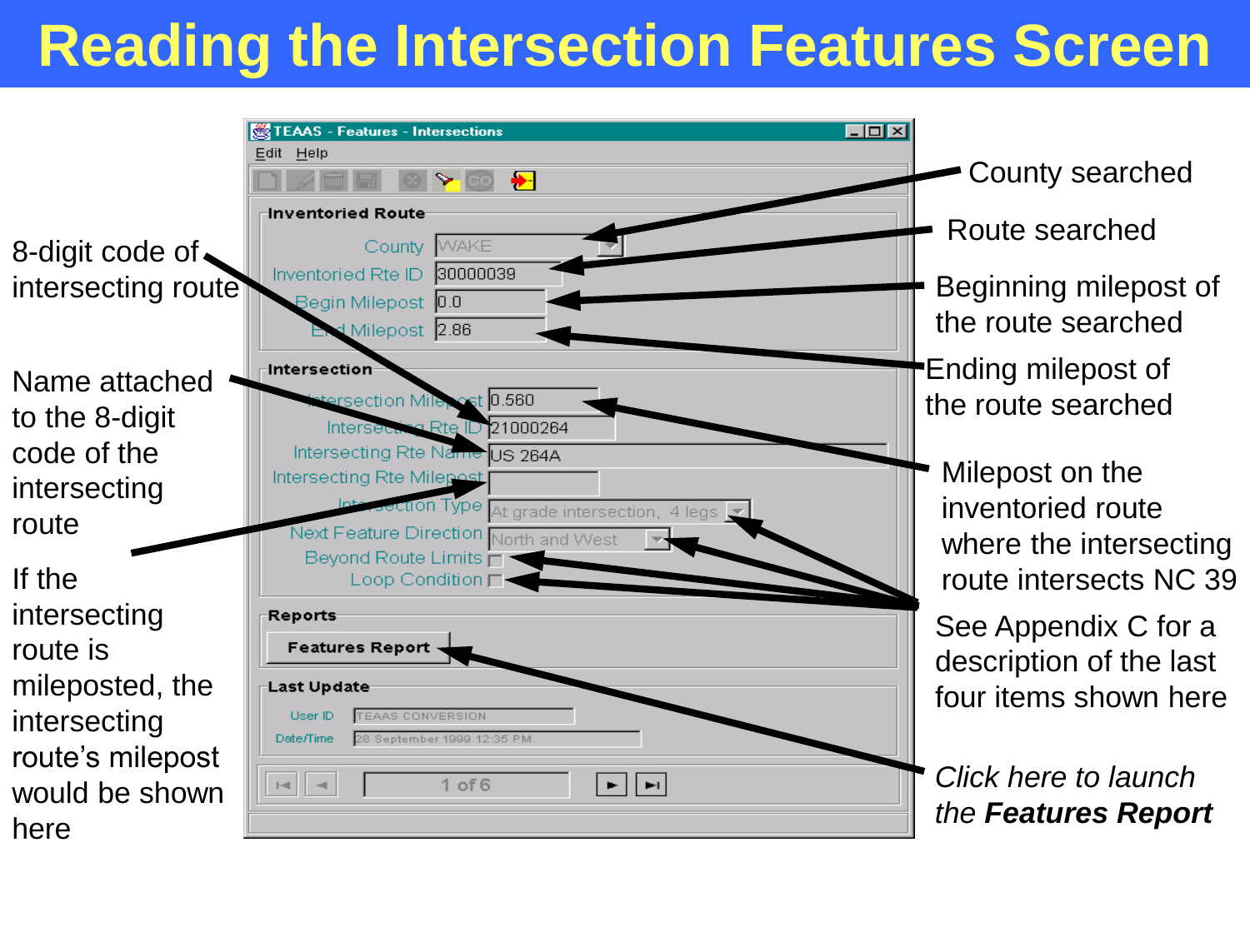## **Other Roadway Feature Screens**

## **Boundaries Screen** <u>K</u><sup>2</sup> ⇒ Boundaries

Used to search for and view location information for political boundaries that cross an inventoried route

## **Structures Screen** <u>K</u>t ⇒ Structures

Used to search for and view location information for structures (bridges, culverts, tunnels, ferry landings, etc.)

# **Mile Markers Screen** <u>Mile</u> Mile Markers

Used to search for and view location information for mile markers.

# **Railroad Crossing Screen** <u>R24</u> ⇒

Used to search for and view location information for atgrade railroad crossings Railroad Crossing



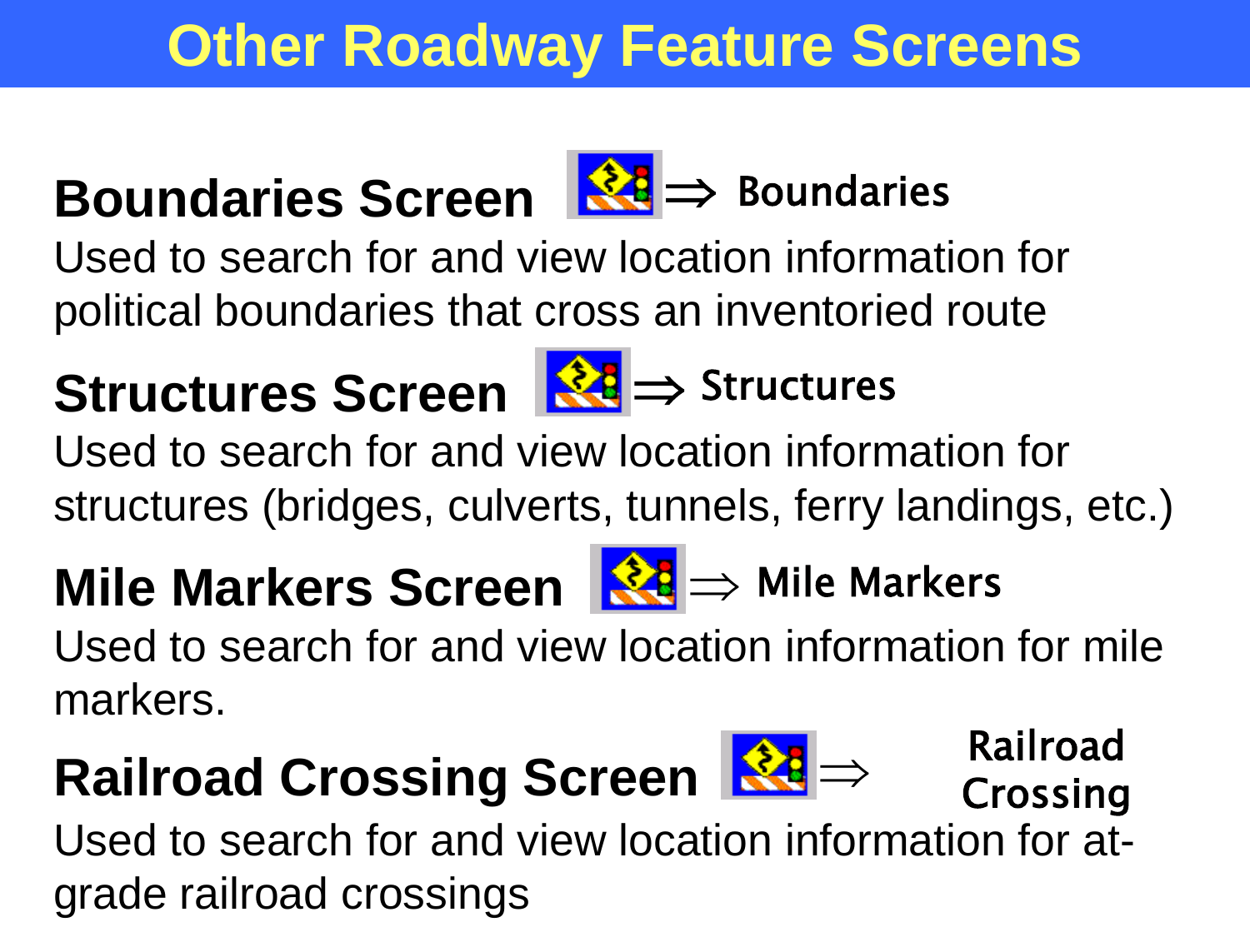## **Milepost, Mileage, Mile Marker**

**Milepost** - the distance, in miles, from the beginning of an inventoried route to a feature on that route (i.e. SR 1002 on I 40 in Wake County is 2.21 miles from the beginning of I 40 in Wake County and, therefore, has a milepost of 2.21)

**Mileage** (1) - the distance, in miles, from one feature to another on an inventoried route (i.e. the distance on I 40 in Wake County between the Durham County Line and SR 1002 is 2.21 miles)

**Mileage** (2) - the total length of an inventoried route in a specific county (i.e. the total length of I 40 in Wake County is approximately 29.18 miles)

**Mileage** (3) - the total length of a route within the state (i.e. interstate 40 is approximately 420 miles long)

**Mile Marker** - sign indicating the distance, in miles, from the beginning of a route within the state to the sign (i.e. mile marker 145 on I 40 is approximately 145 miles from the Tennessee State Line)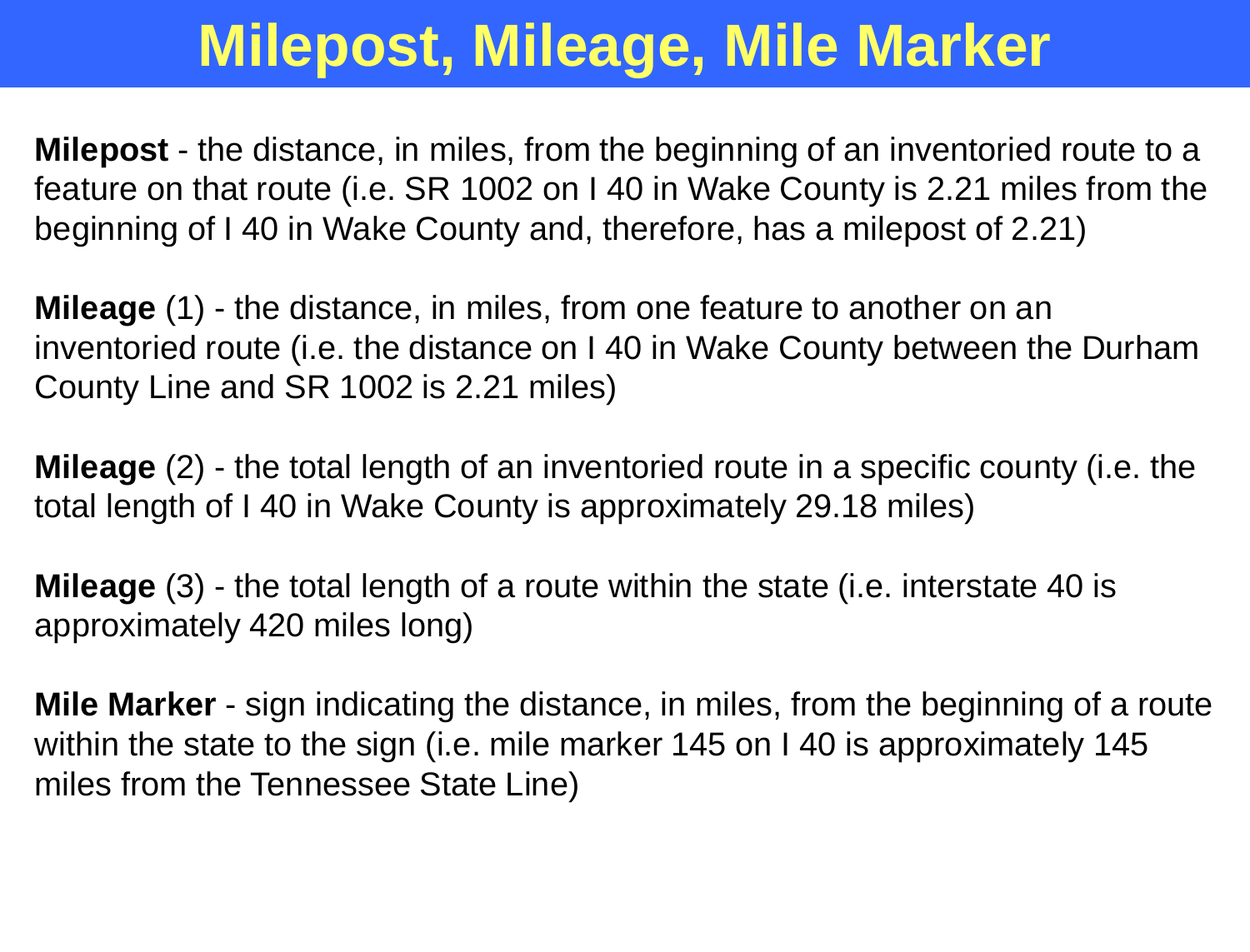#### **Features Report**

- Feature records are county specific
- The features report shows all mileposted features on an inventoried route
- Used in crash analyses to determine the location of a crash in relation to mileposted roadway features
- Used by ordinances to determine the location of the ordinanced segment in relation to mileposted roadway features
- There are several ways to run a features report within TEAAS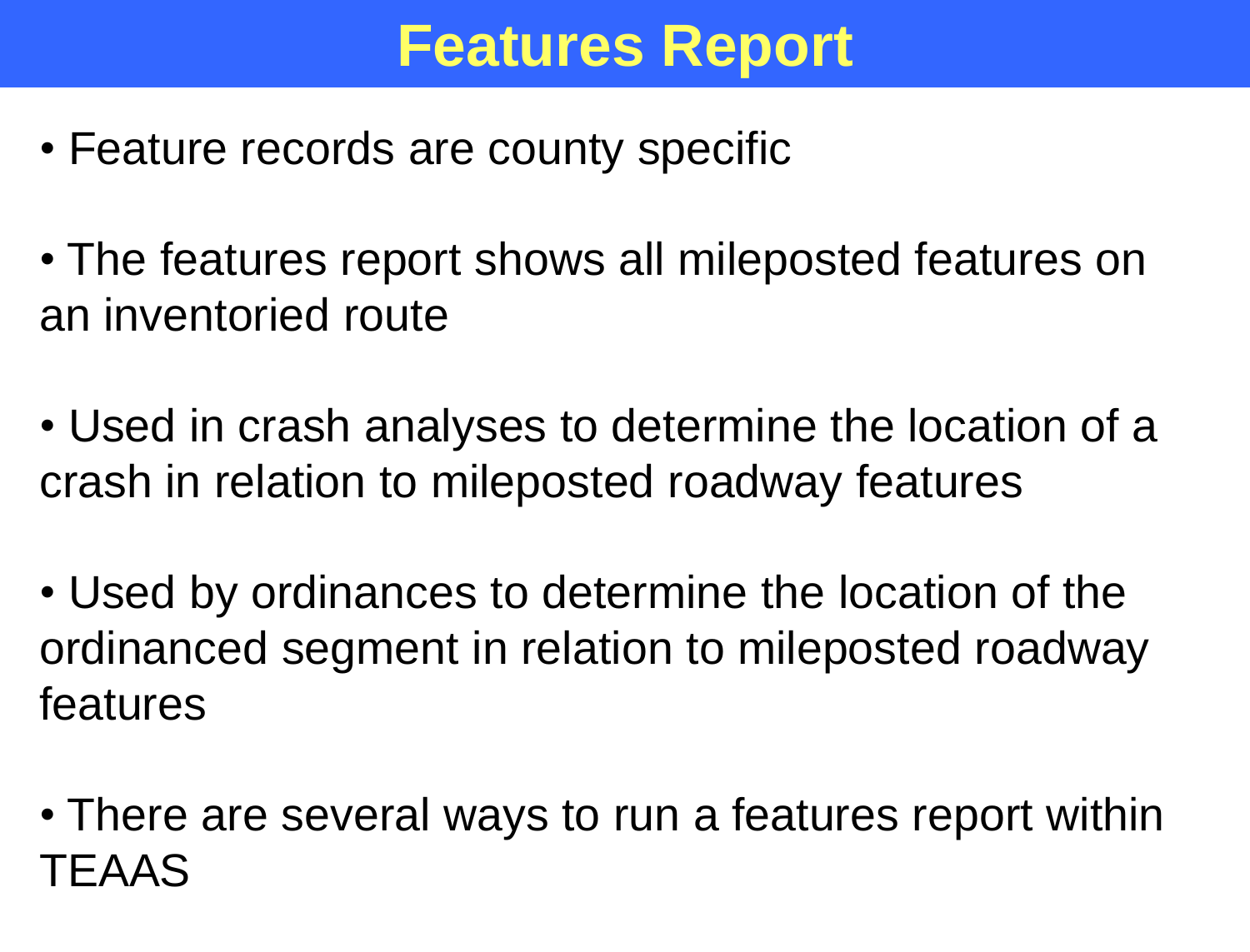#### **Features Report Example**

#### North Carolina Department of Transportation **Traffic Engineering Accident Analysis System Features Report**

| <b>County</b> |                       | <b>Inventoried</b><br>Route ID                  | <b>Begin</b><br><b>Milepost</b> | <b>End</b><br><b>Milepost</b> |                 |                            |                             |                    |
|---------------|-----------------------|-------------------------------------------------|---------------------------------|-------------------------------|-----------------|----------------------------|-----------------------------|--------------------|
| WAKE          |                       | 20000064                                        | 0.0                             | 44.340                        |                 |                            |                             | <b>Beyond</b>      |
| MP No         |                       | <b>FeatureID</b> Feature Name/Type Special Type |                                 |                               |                 | <b>Distance</b><br>to Next | <b>Direction</b><br>to Next | Rte<br>Loop Limits |
|               | 0.000 70000018        | CL-CHATHAM                                      |                                 |                               |                 |                            | 0.230 North and East        |                    |
|               | 0.230 50034086        | TWO POND                                        |                                 | At grade intersection,        | 3 leg           |                            | 0.420 North and East        |                    |
|               | 0.650 50013376 HATTIE |                                                 |                                 | At grade intersection,        | $3$ leq         |                            | 0.110 North and East        |                    |
|               | 0.760 50017261        | LAWSON                                          |                                 | At grade intersection.        | $3$ leg         |                            | 0.150 North and East        |                    |
|               | 0.910 50034087        | <b>FLYING HAWK</b>                              |                                 | At grade intersection,        | $3$ leg         |                            | 0.210 North and East        |                    |
|               | 1.120 910002          | Structure                                       | Bridge                          |                               |                 | 0.200                      |                             |                    |
|               | 1,320 40001602        | SR 1602                                         |                                 | At grade intersection,        | 3 leg           |                            | 0.000 North and East        |                    |
|               | 1,320 50012145        | <b>GOODWIN</b>                                  |                                 | At grade intersection,        | $3$ leg         |                            | 0.080 North and East        |                    |
|               | 1,400 50000278        | AIRPARK                                         |                                 | At grade intersection,        | 3 leg           |                            | 0.330 North and East        |                    |
|               | 1,730 40001601        | SR 1601                                         |                                 | At grade intersection,        | 3 leg           |                            | 0.000 North and East        |                    |
|               | 1,730 50015388        | <b>JENKS</b>                                    |                                 | At grade intersection,        | 3 leg           |                            | 1.240 North and East        |                    |
|               | 2.970 40001163        | <b>SR 1163</b>                                  |                                 | At grade intersection,        | $4 \text{ leg}$ |                            | 0.000 North and East        |                    |
|               | 2.970 50016074 KELLY  |                                                 |                                 | At grade intersection,        | $4$ leg         |                            | 0.720 North and East        |                    |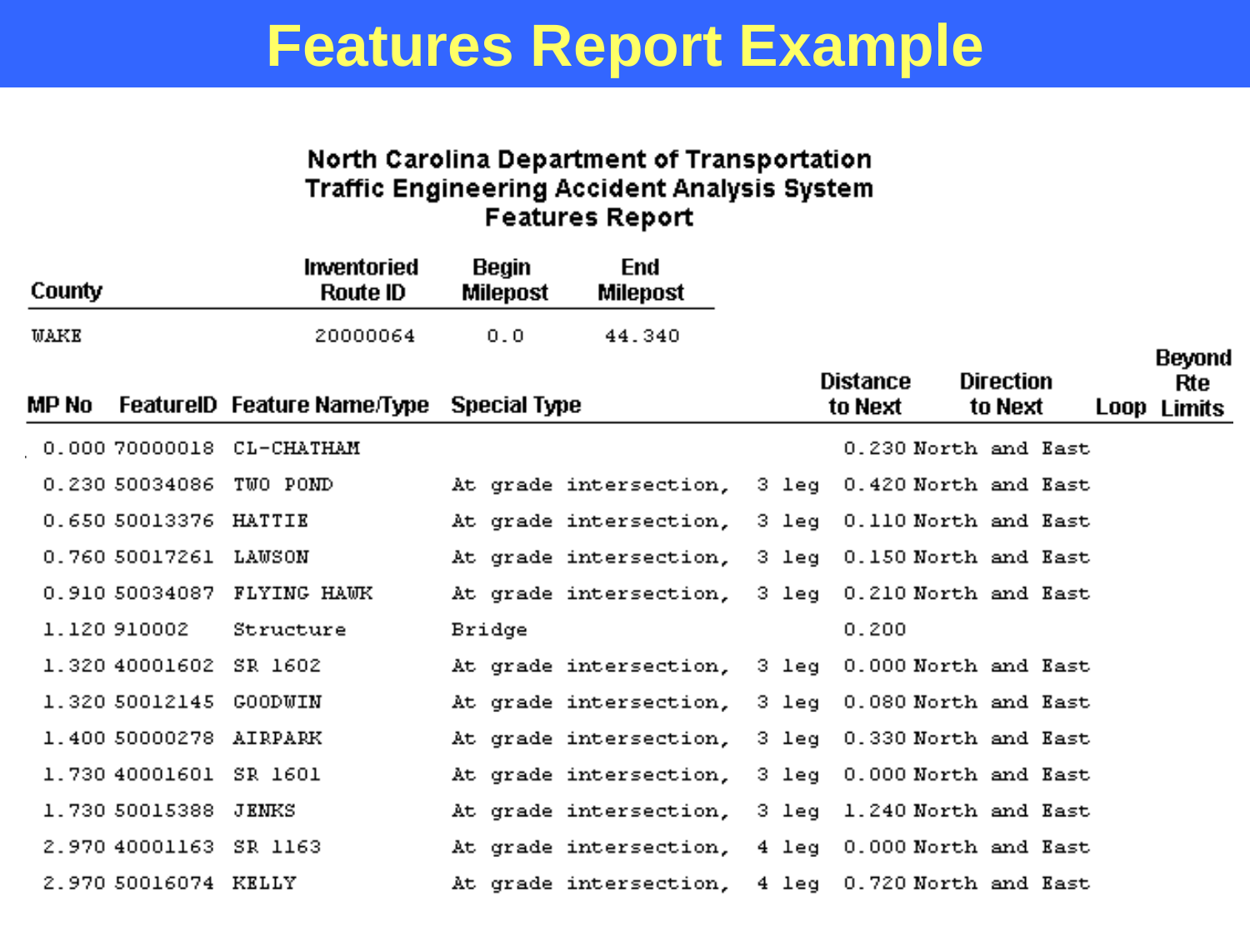#### **Features Report Example (cont.) Features Report Example**

#### North Carolina Department of Transportation **Traffic Engineering Accident Analysis System Features Report**

| <b>County</b> |                        | <b>Inventoried</b><br><b>Route ID</b>           | <b>Begin</b><br><b>Milepost</b> | <b>End</b><br><b>Milepost</b>                     |                            |                             |                           |
|---------------|------------------------|-------------------------------------------------|---------------------------------|---------------------------------------------------|----------------------------|-----------------------------|---------------------------|
| <b>WAKE</b>   |                        | 20000064                                        | 0.0                             | 44.340                                            |                            |                             | <b>Beyond</b>             |
| MP No         |                        | <b>FeatureID Feature Name/Type Special Type</b> |                                 |                                                   | <b>Distance</b><br>to Next | <b>Direction</b><br>to Next | Rte<br><b>Loop Limits</b> |
|               | 0.000 70000018         | CL-CHATHAM                                      |                                 |                                                   |                            | 0.230 North and East        |                           |
|               | 0.230 50034086         | TWO POND                                        |                                 | At grade intersection, 3 leg 0.420 North and East |                            |                             |                           |
|               | 0.650 50013376 HATTIE  |                                                 |                                 | At grade intersection, 3 leg                      |                            | 0.110 North and East        |                           |
|               | 0.76050017261          | LAWSON                                          |                                 | At grade intersection.                            |                            | 3 leg 0.150 North and East  |                           |
|               |                        | 0.910 50034087 FLYING HAWK                      |                                 | At grade intersection, 3 leg 0.210 North and East |                            |                             |                           |
|               | 1.120 910002           | Structure                                       | Bridge                          |                                                   | 0.200                      |                             |                           |
|               | 1.320 40001602 SR 1602 |                                                 |                                 | At grade intersection, 3 leg 0.000 North and East |                            |                             |                           |
|               | 1.320 50012145         | <b>GOODWIN</b>                                  |                                 | At grade intersection, 3 leg 0.080 North and East |                            |                             |                           |
|               | 1.400 50000278 AIRPARK |                                                 |                                 |                                                   |                            |                             |                           |
|               | 1.730 40001601         | SR 1601                                         |                                 | <b>Coinciding routes (same milepost</b>           |                            |                             |                           |
|               | 1.730 50015388 JENKS   |                                                 |                                 | number, but different 8-digit codes)              |                            |                             |                           |
|               | 2.970 40001163 SR 1163 |                                                 |                                 | At grade intersection,                            |                            | 4 leq 0.000 North and East  |                           |
|               | 2.970 50016074 KELLY   |                                                 |                                 | At grade intersection, 4 leg 0.720 North and East |                            |                             |                           |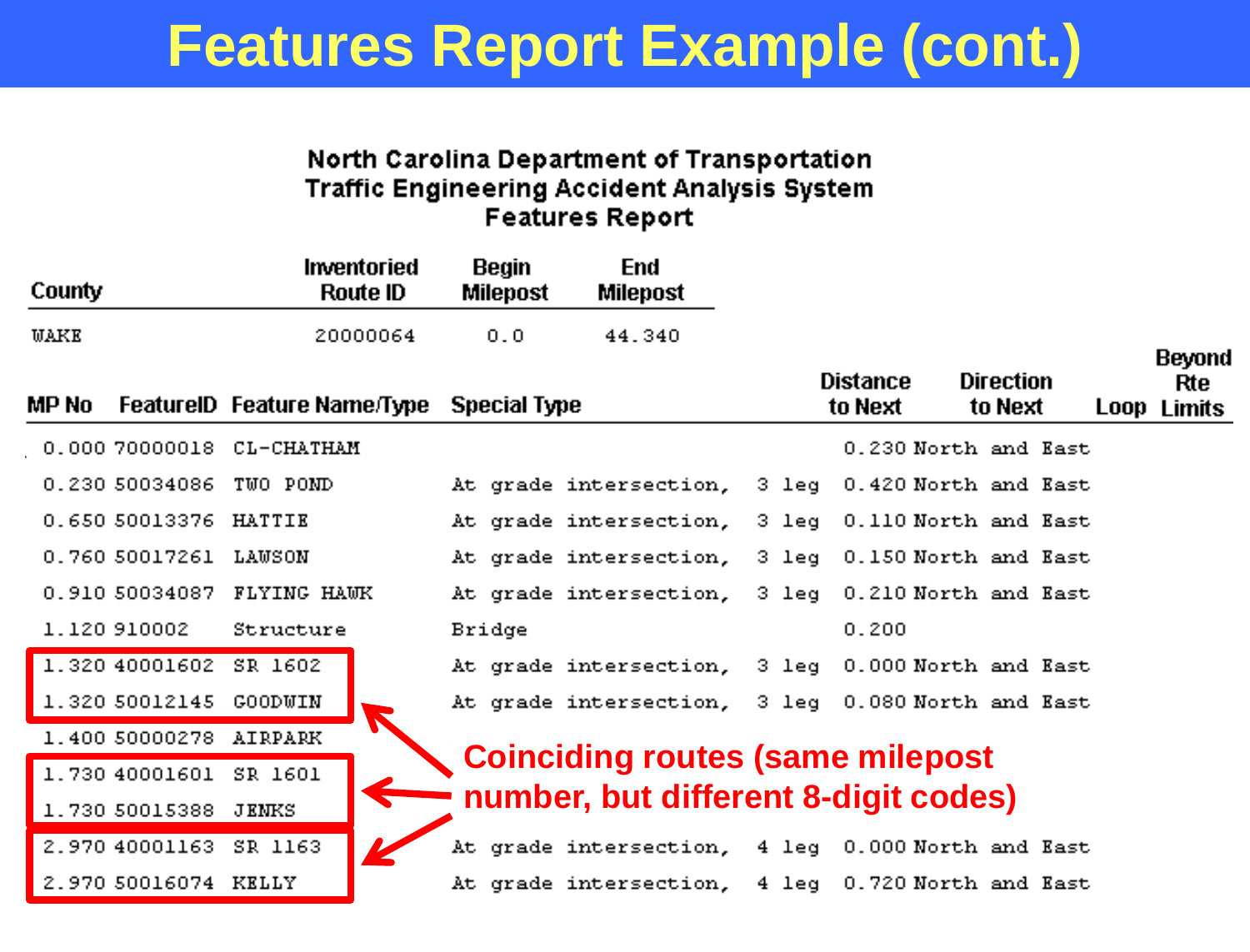## **Features Report Example (cont.)**

- County county where mileposted route exists
- Inventoried Route ID 8-digit route code
- Begin Milepost beginning milepost of the route
- End Milepost ending milepost of the route
- MP No milepost value for the given feature
- FeatureID
	- 8-digit code for roads, boundaries, and mile markers
	- 6-digit code for structures
	- 7-digit code for at-grade railroad crossings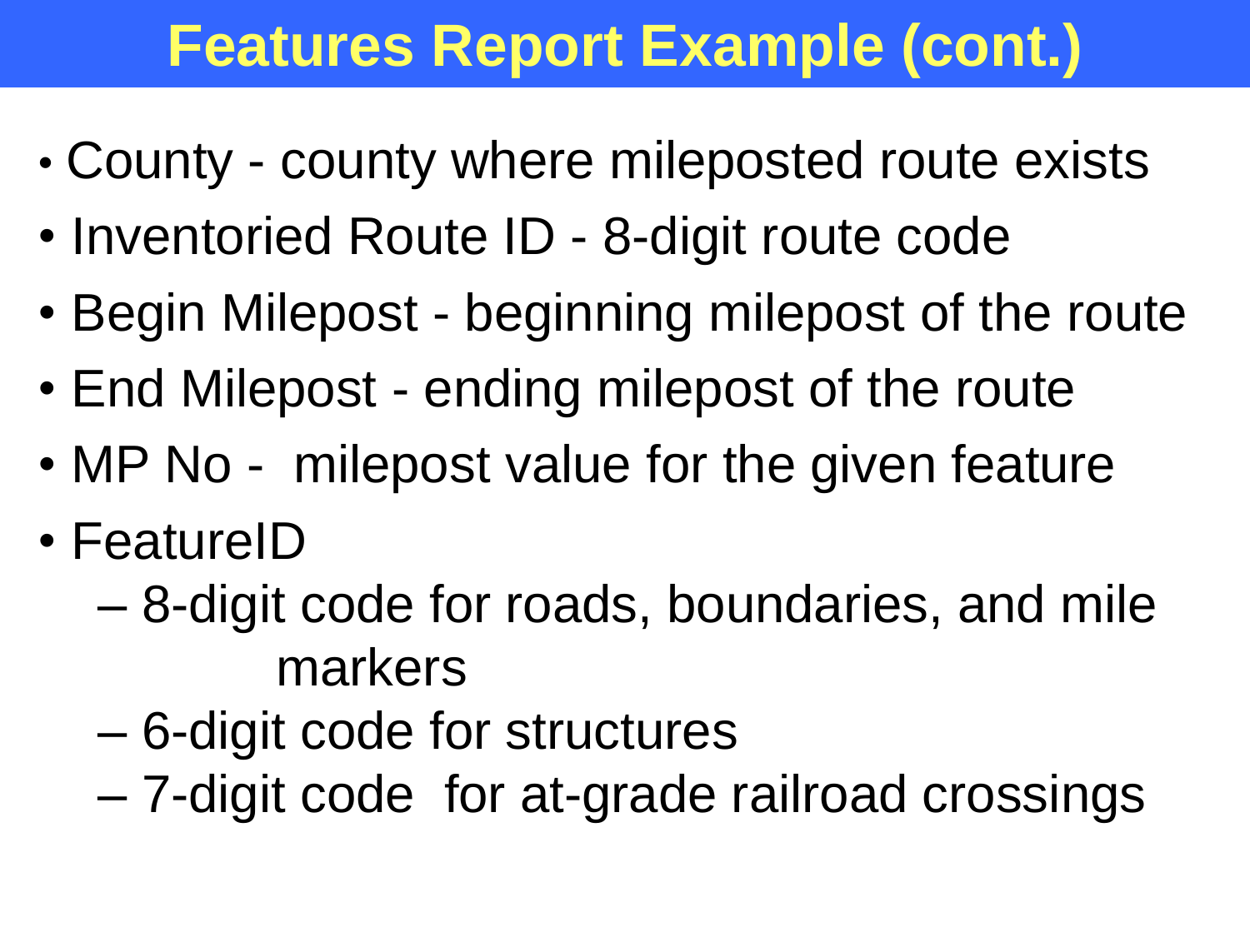## **Features Report Example (cont.)**

- Feature Name/Type preferred name of the feature
- Special Type intersection or structure type
- Distance to Next distance from one feature to the next feature following the route's direction
- Direction to Next direction from one feature to the next feature
- Loop flag to indicate if a feature intersects the route more than once ("Y" or blank)
- Beyond Rte Limits flag to indicate if the feature is outside of the inventoried route limits ("Y" or blank)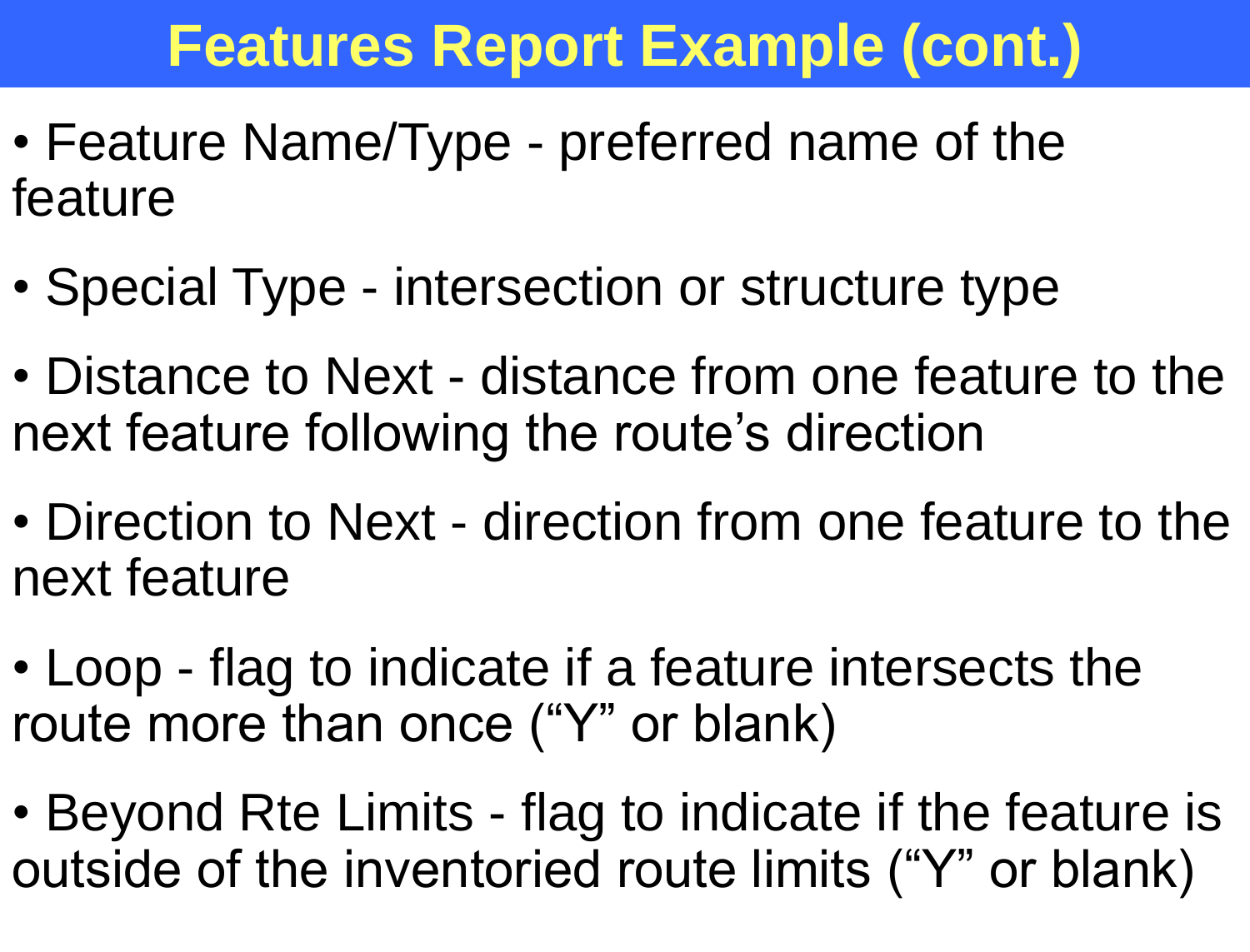### **Route Mileposting Exercise**

Milepost the example route (SR 9999 in Wake County) shown below:



Note:

- Distance between the features is given in miles.
- Start at the Durham County line with Milepost 0.00
- Calculate rest of mileposting from west to east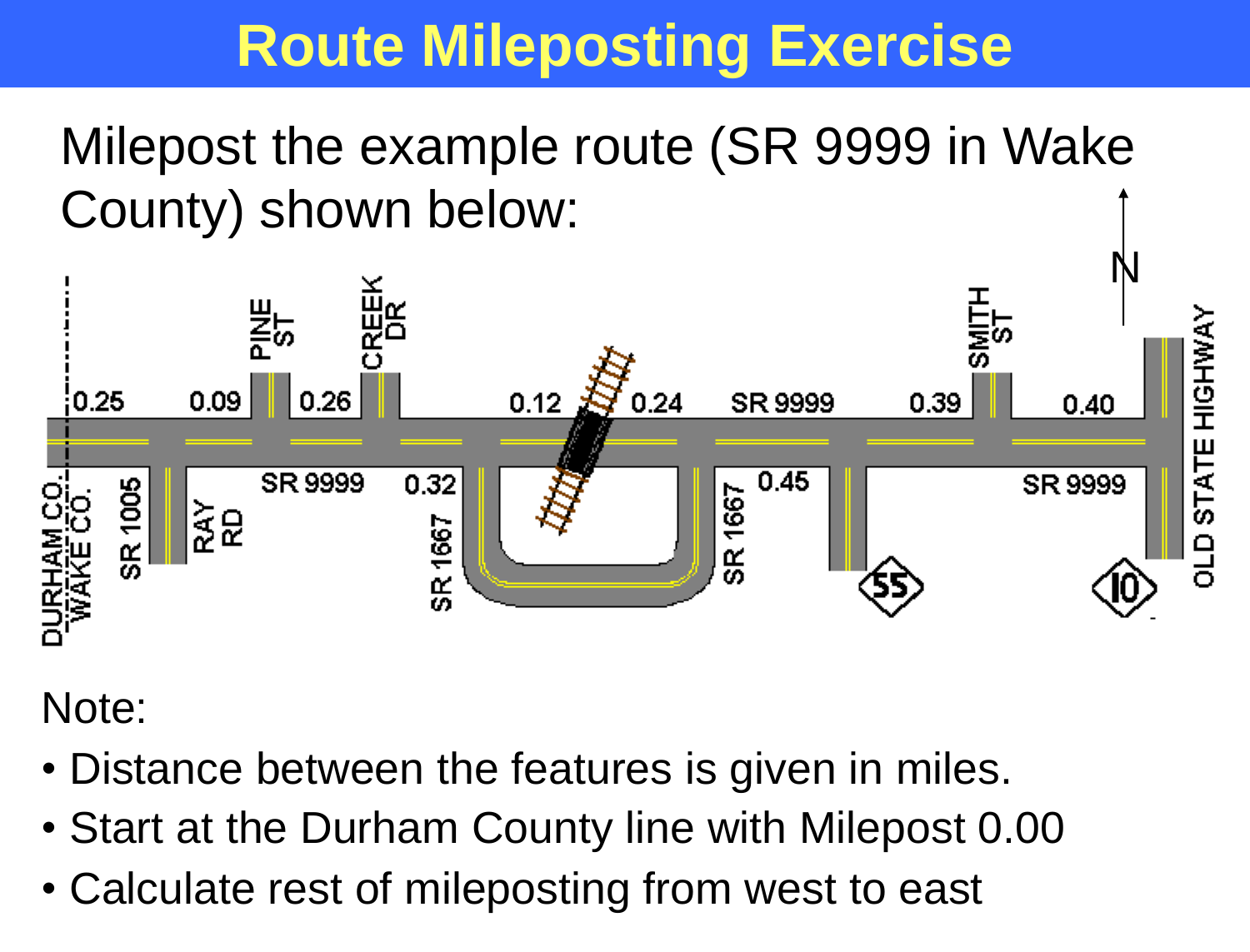#### **Route Mileposting Exercise Answers**

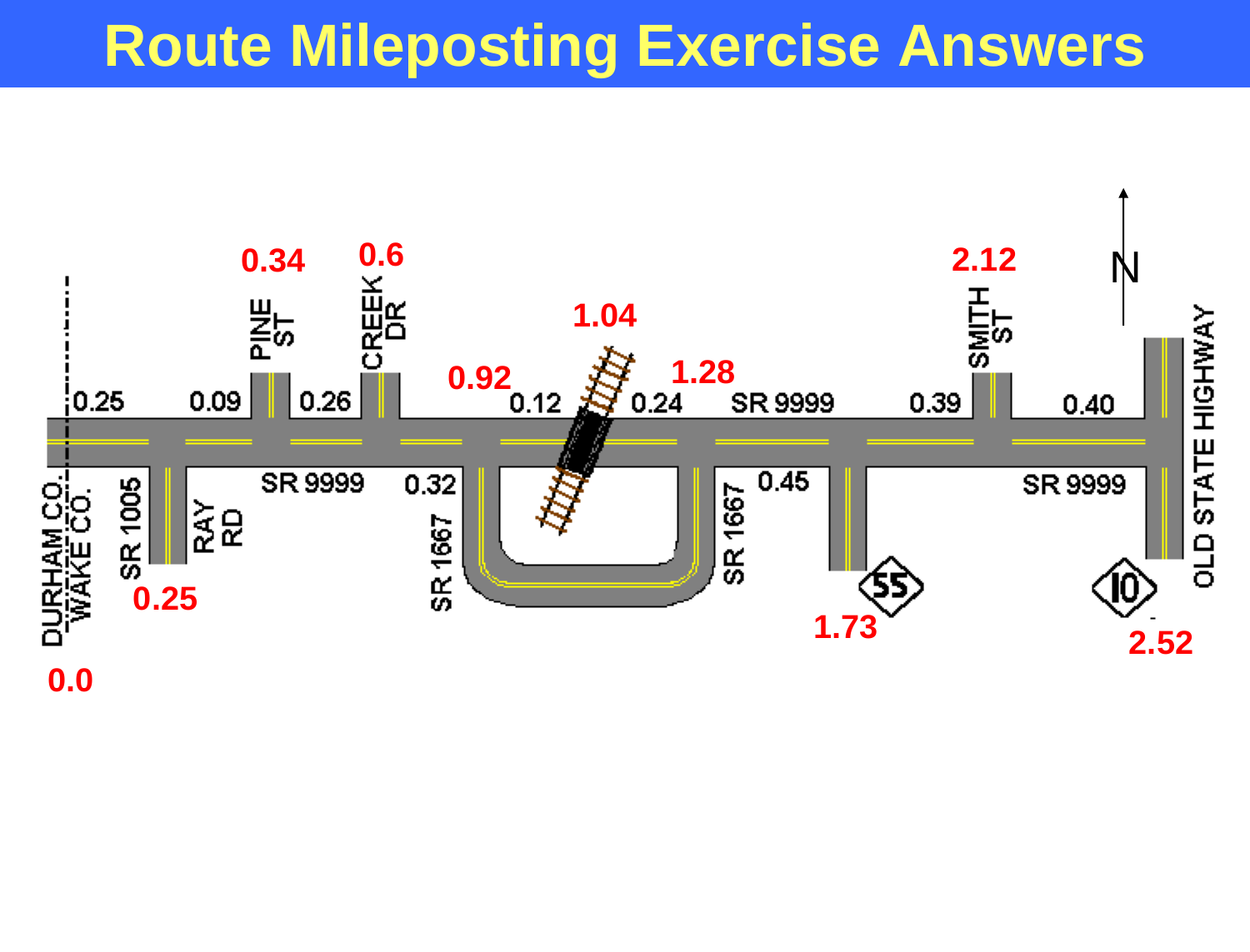If a given route is not already mileposted there are two options:

**1.** Determine mileposts for route features and manually calculate the milepost for each crash or ordinance

**2.** Determine mileposts for route features and submit them to a Secondary Data Maintainer (SDM) to permanently enter into TEAAS. After the route mileposting is entered into TEAAS, mileposting for crashes along that route are automatically calculated within 24 hours (mileposting for ordinances must be manually initiated).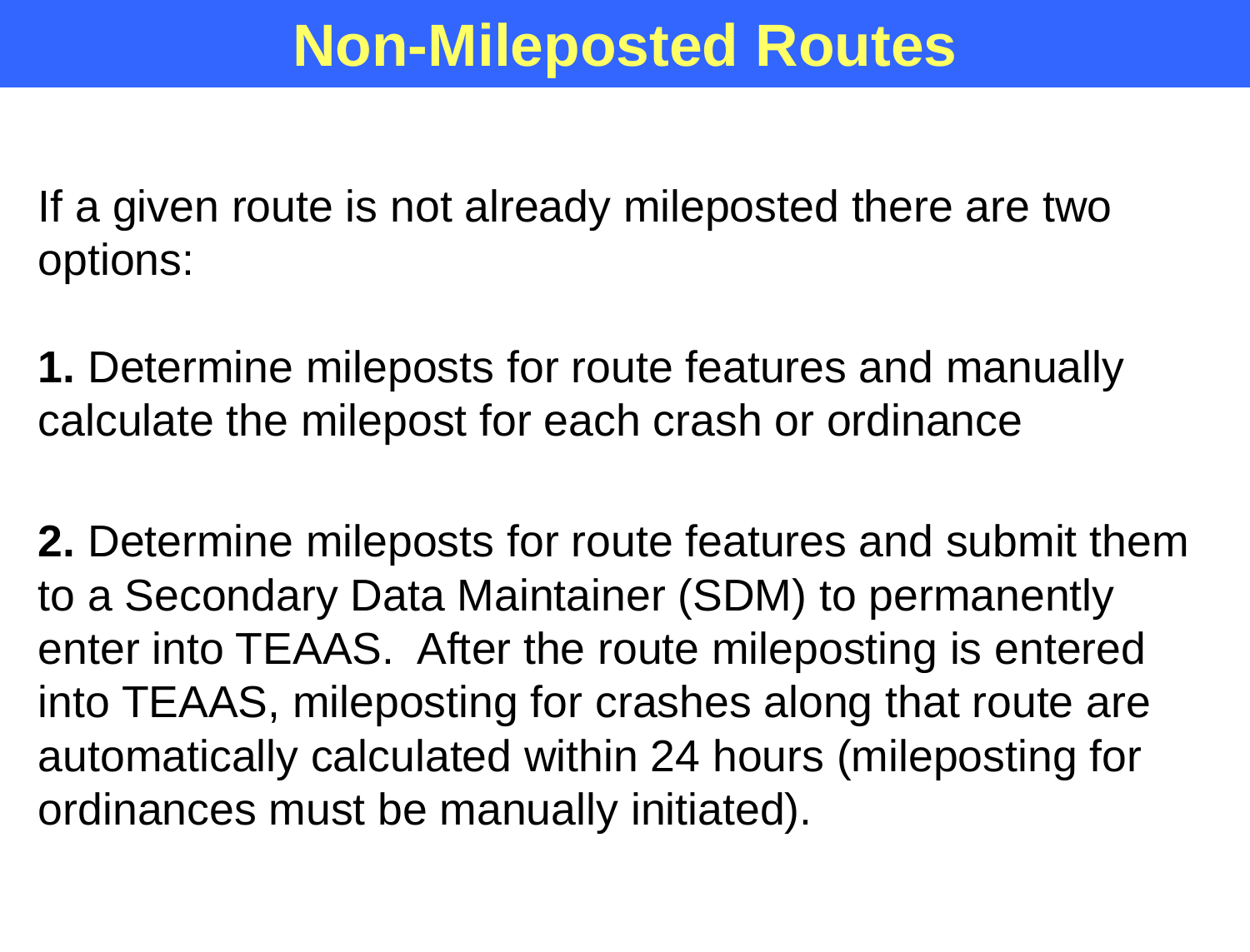## **Crash Mileposting Information**

- Crashes are mileposted (located) using location information on DMV-349 crash reports
- Location Information used: **Road On** - Road name or route where the crash occurred **From Road** - road name or route of an intersecting road near the crash **Distance From** - Distance between crash and From Road **Direction From** - Direction of crash from the From Road **Towards Road** - Next intersecting road in the Direction From from the From Road

NOTE – Crashes are usually between the From Road and Towards Road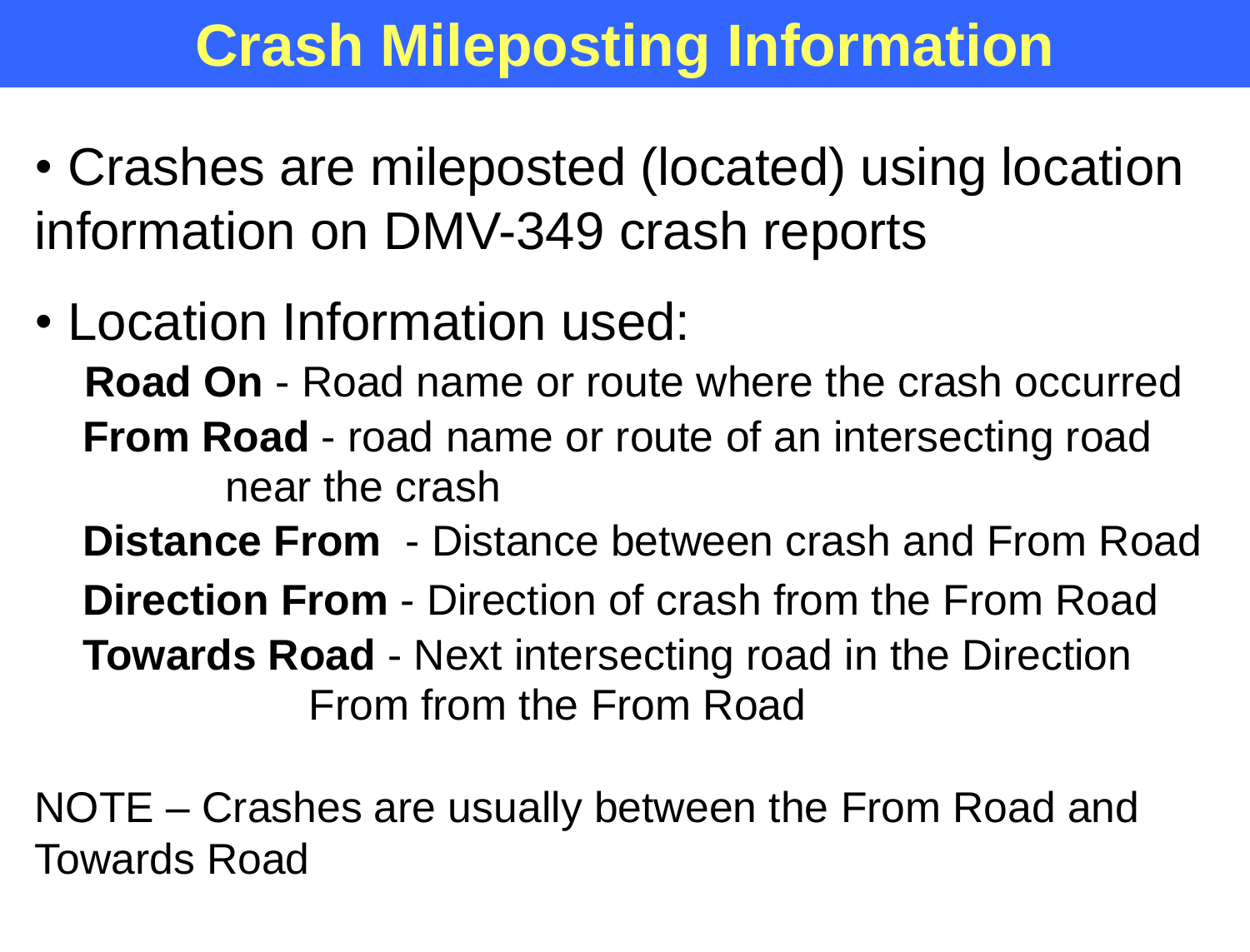#### **Crash Location Visualization**

Example below could be described as: Road On - **Capital Blvd** From Road - **Best St** Distance From - **400 ft** Direction From - **East** Towards Road - **Green Rd**

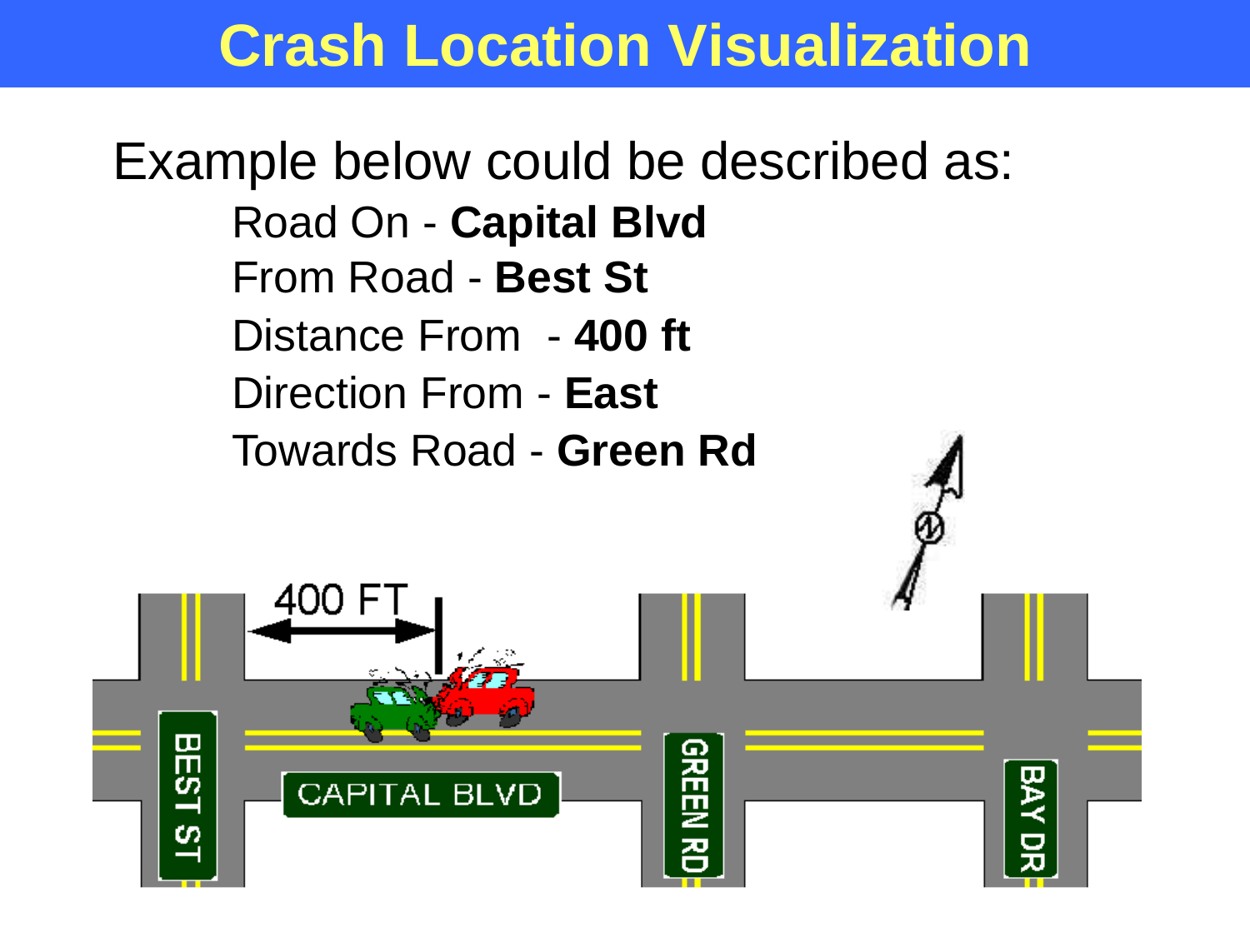#### **Crash Location Visualization (cont.)**

Example below could also be described as: Road On - **Capital Blvd** From Road - **Green Rd** Distance From - **600 ft** Direction From - **West** Towards Road - **Best St**

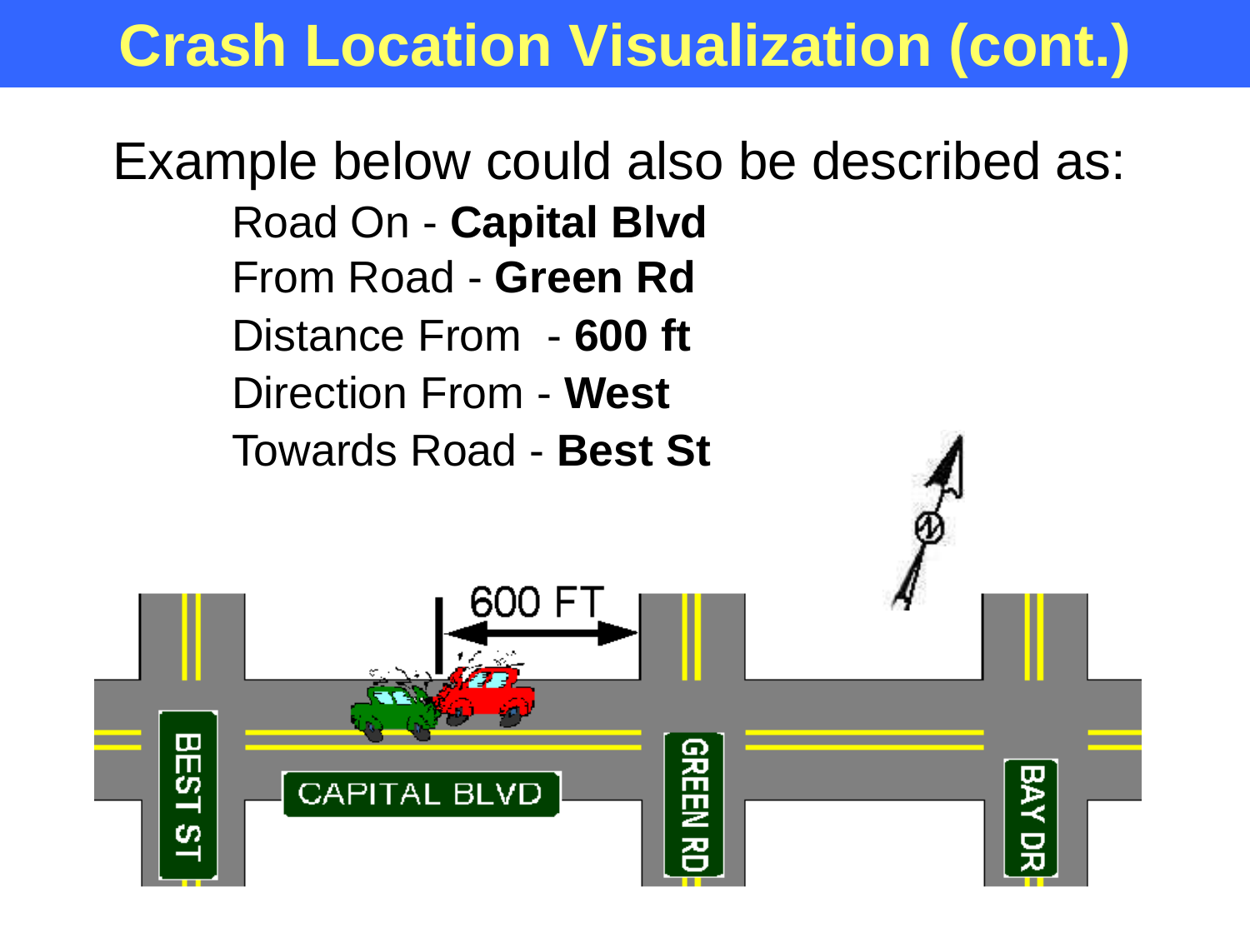### **Crash Mileposting Example**

- Assume Mileposted features on Capital Blvd are:
	- $-$  Best St = 1.05
	- $-$  Green Rd = 1.25
	- $-$  Bay Dr = 1.32
- The example crash would be mileposted as follows:
	- The crash occurred 400 feet (or 0.08 miles) east of Best Street (MP 1.05), so the milepost is calculated to be  $1.05 + 0.08 = 1.13$

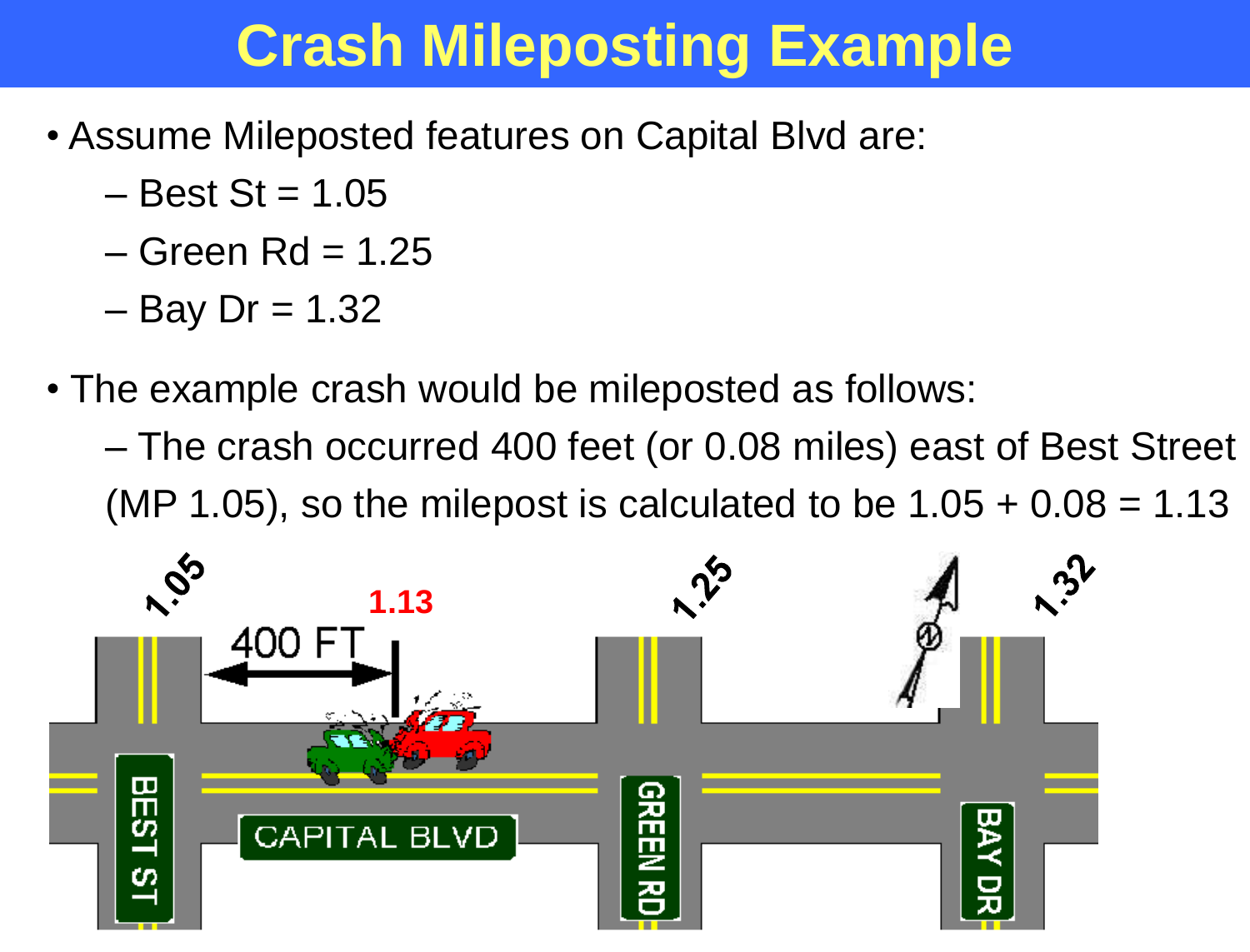### **Crash Mileposting Exercise**



#### **Given the following route mileposts for SR 9999:**

| <b>MP</b> | Road                   |
|-----------|------------------------|
| 0.00      | Durham Co/Wake Co Line |
| 0.25      | SR 1005                |
| 0.34      | Pine St                |
| 0.60      | <b>Creek Drive</b>     |
| 0.92      | SR 1667                |
| 1.28      | SR 1667                |
| 1.73      | <b>NC 55</b>           |

#### **Dir to Next**

North and East North and East North and East North and East North and East North and East North and East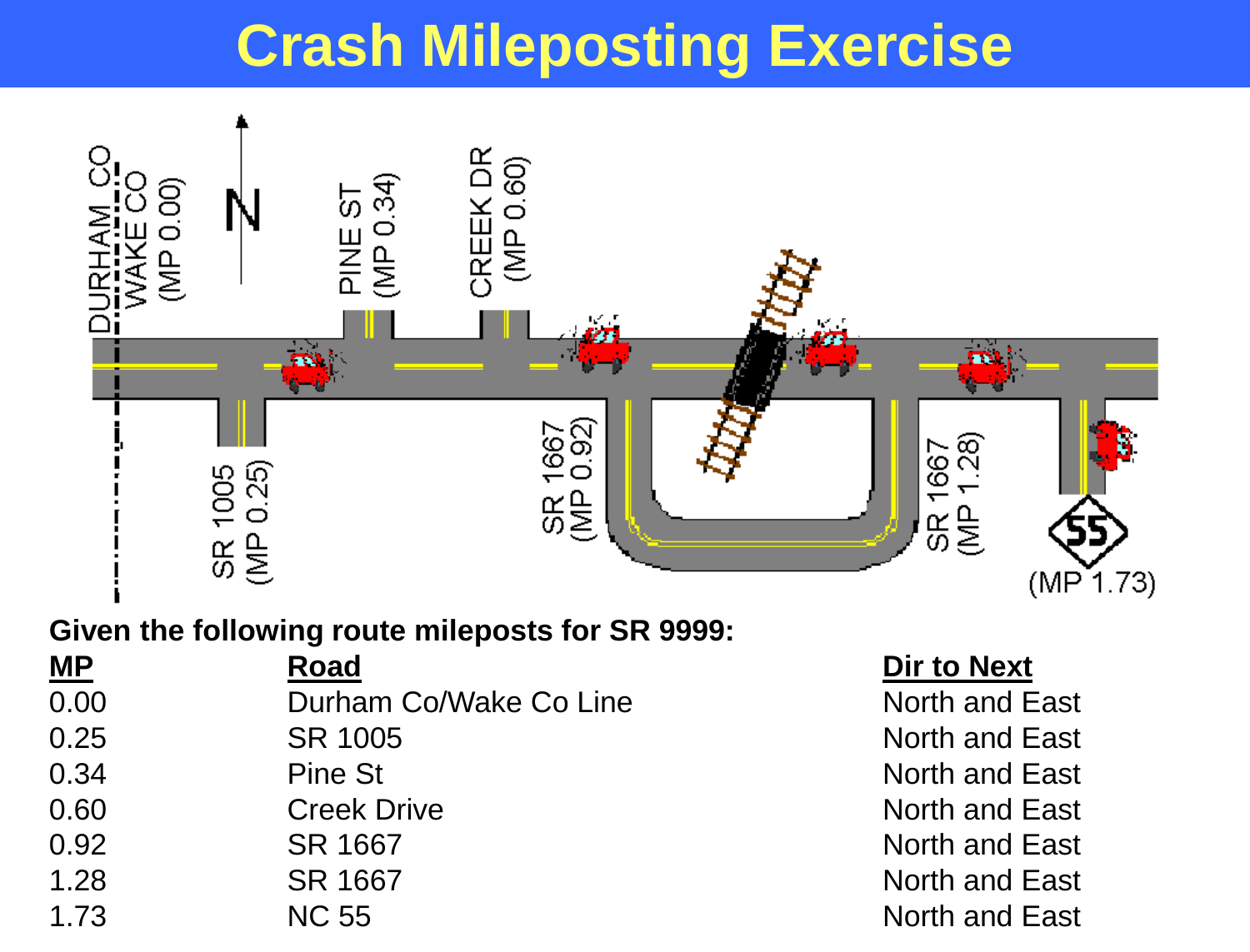#### **Crash Mileposting Exercise**



#### **What are the mileposts for the following crashes?**

| Crash        | On Road        | <b>From Road</b> | Dist/Dir From  | <b>Toward Road</b>  |
|--------------|----------------|------------------|----------------|---------------------|
| $\mathsf{A}$ | SR 9999        | SR 1005          | 0.02 mi. East  | <b>Pine Street</b>  |
| B            | SR 9999        | <b>NC 55</b>     | 0.08 mi. West  | SR 1667             |
| $\mathcal C$ | <b>NC 55</b>   | SR 9999          | 0.01 mi. South | <b>Jones Street</b> |
| D            | SR 9999        | SR 1667          | 0.04 mi. West  | SR 1667             |
| F.           | <b>SR 9999</b> | SR 1667          | 0.01 mi. West  | <b>Creek Drive</b>  |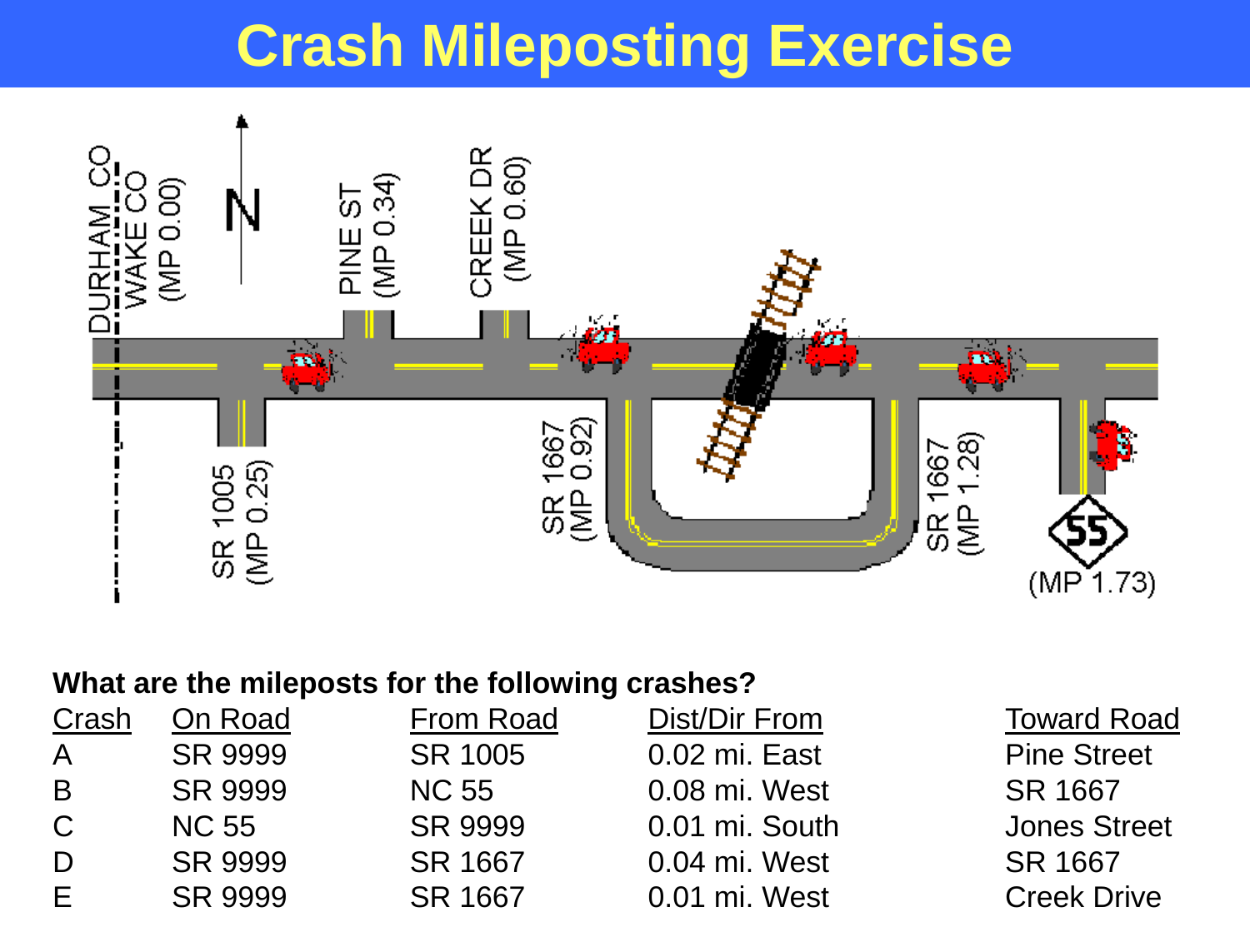## **Crash Mileposting Exercise (cont.)**



#### **What are the mileposts for the following crashes?**

| Crash         | On Road        | <b>From Road</b> | Dist/Dir From  | <b>Toward Road</b>  |
|---------------|----------------|------------------|----------------|---------------------|
| A             | <b>SR 9999</b> | SR 1005          | 0.02 mi. East  | <b>Pine Street</b>  |
| <b>B</b>      | SR 9999        | <b>NC 55</b>     | 0.08 mi. West  | SR 1667             |
| $\mathcal{C}$ | <b>NC 55</b>   | <b>SR 9999</b>   | 0.01 mi. South | <b>Jones Street</b> |
| D             | <b>SR 9999</b> | SR 1667          | 0.04 mi. West  | SR 1667             |
| E             | <b>SR 9999</b> | SR 1667          | 0.01 mi. West  | <b>Creek Drive</b>  |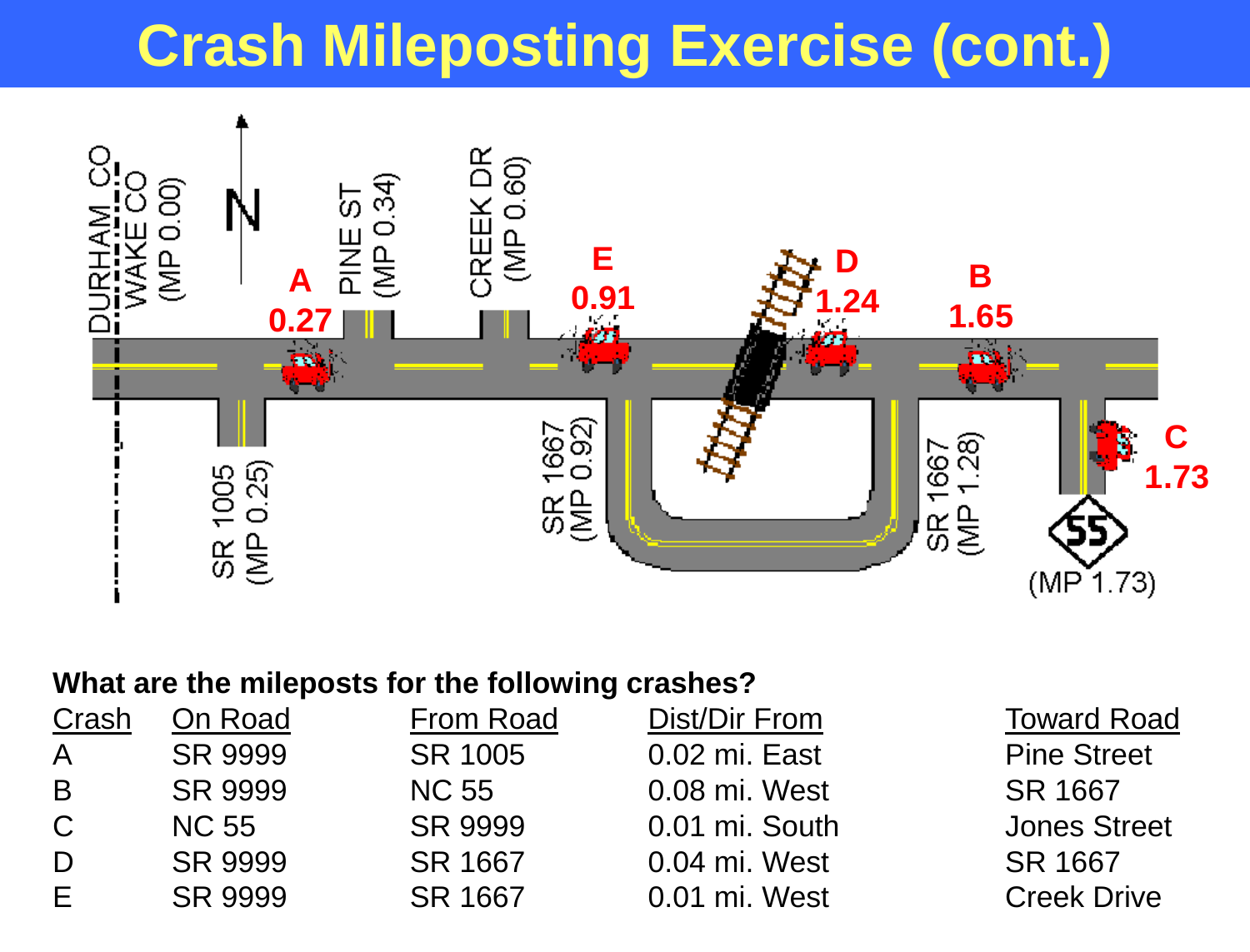### **Ordinance Location Visualization**

Example below could be described as:

Speed Limit – **45 MPH** On Road – **SR 9999** Begin Reference Point – **SR 1005 (Ray Road)** End Reference Point – **0.2 mile west of Smith Street**

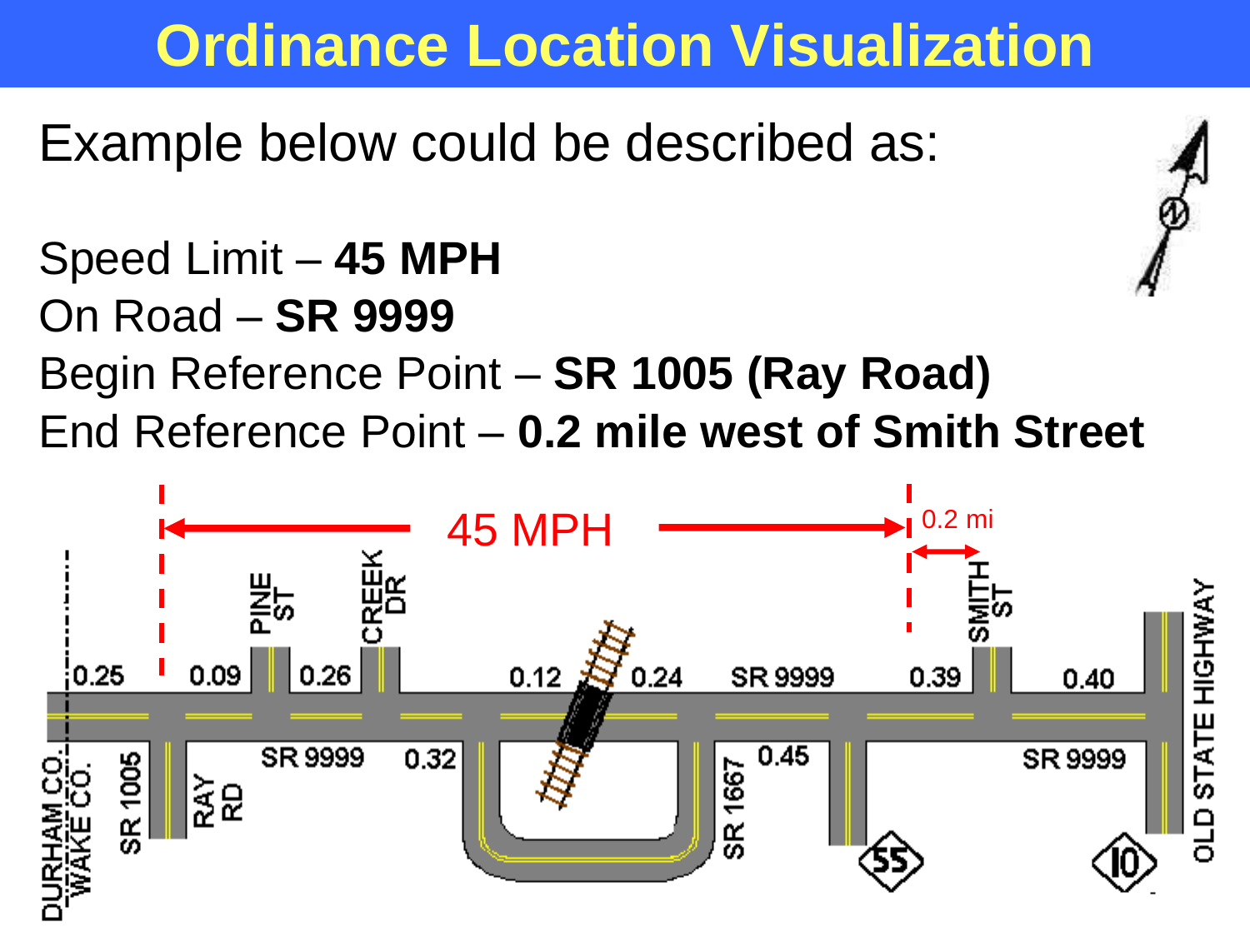## **Ordinance Mileposting Example**

Example below could be described as:

Speed Limit – **45 MPH** On Road – **SR 9999** Begin Reference Point – **SR 1005 (Ray Road)** End Reference Point – **0.2 mile west of Smith Street**

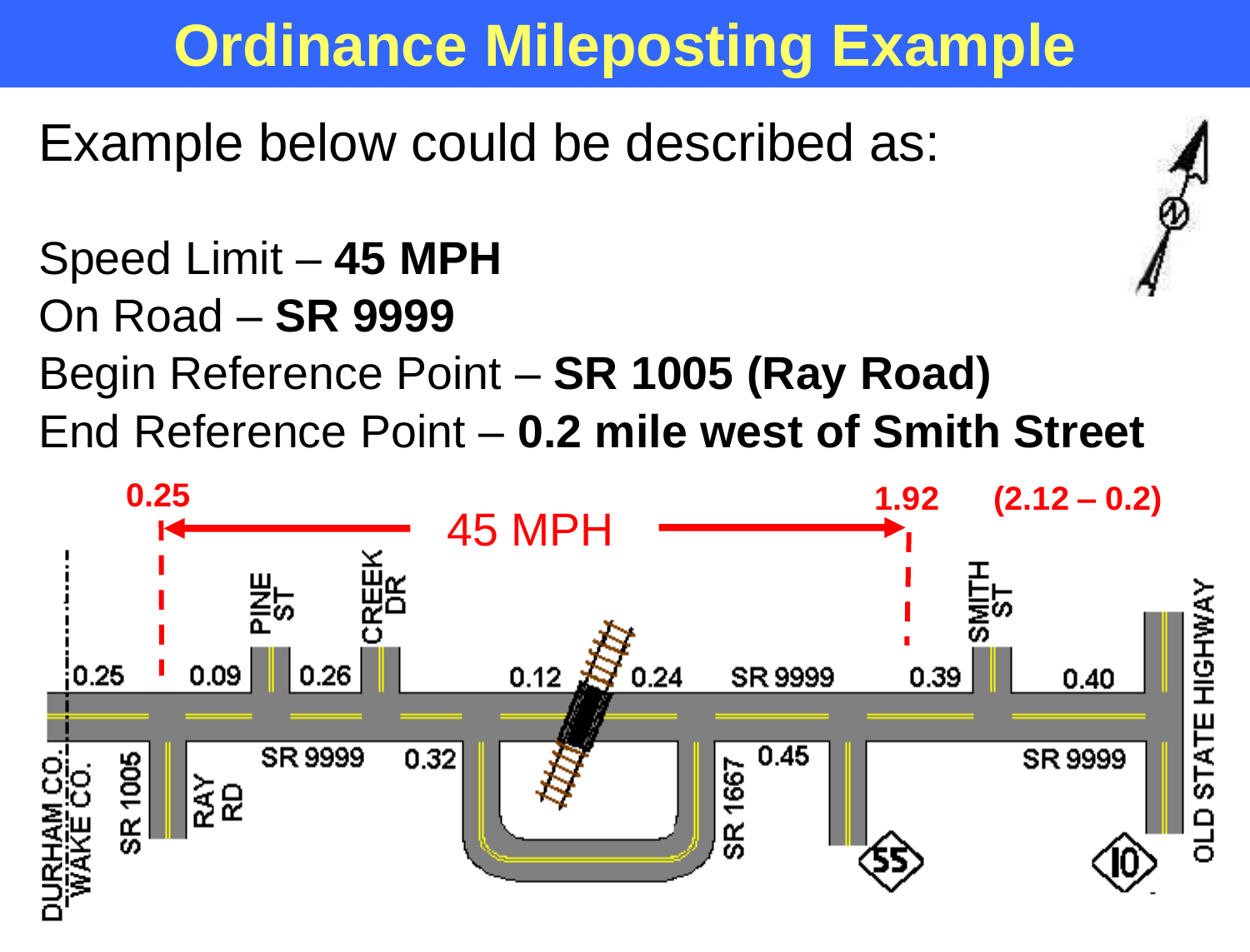

- Occur when a feature intersects a route more than once
- Create problems for locating crashes and ordinances properly, since two different locations can be specified with the same intersection combinations
- For crashes, towards roads are usually helpful in determining at which end of the loop the crash occurred
- If a crash study location includes loops, some crashes will have to be manually reviewed to determine where they actually occurred
- Ordinances will NOT milepost if referenced to loops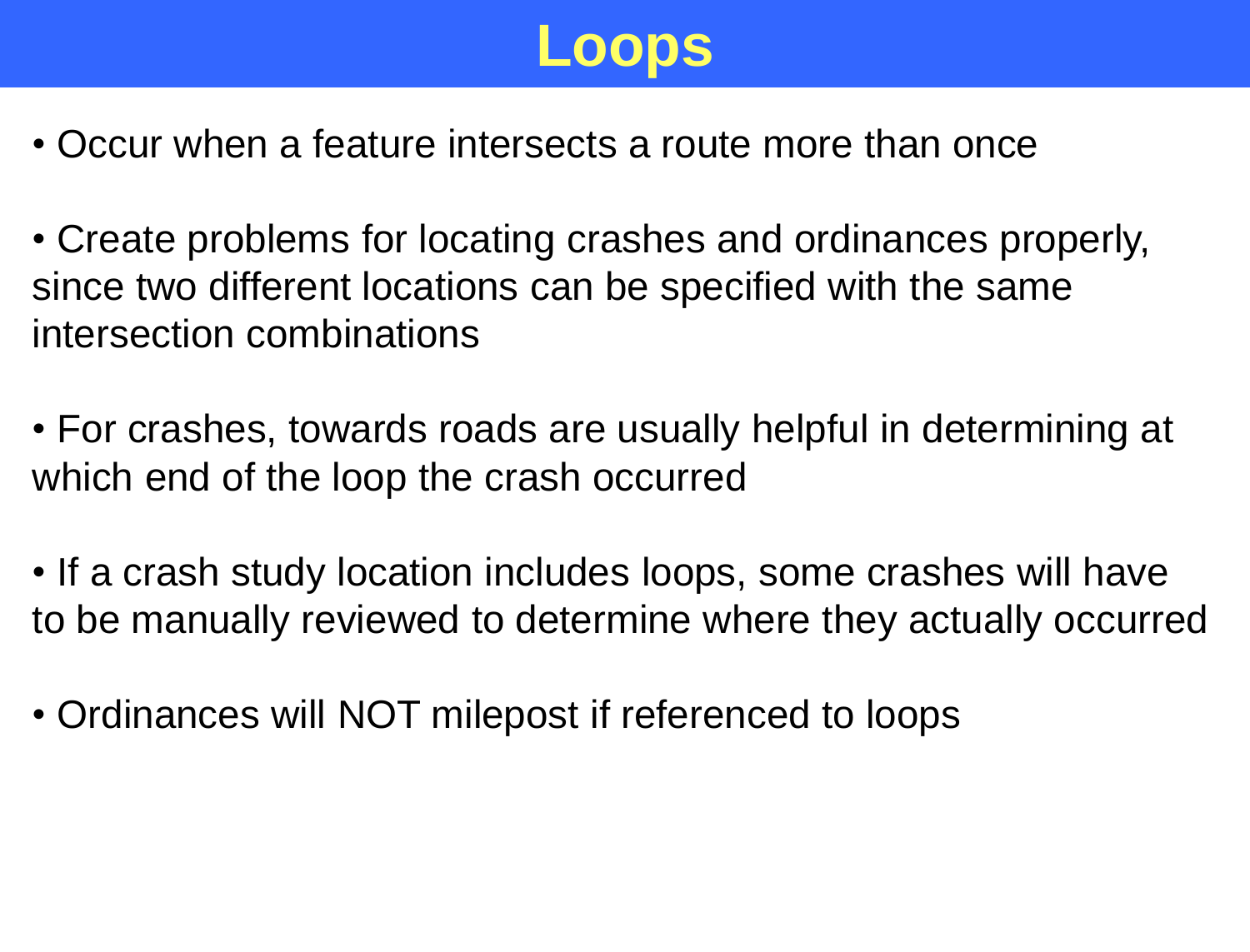### **Loop Examples**

#### Road that actually loops back onto another road



Both intersections can be referred to as Main Street and Birch Circle

Coinciding routes that converge and diverge

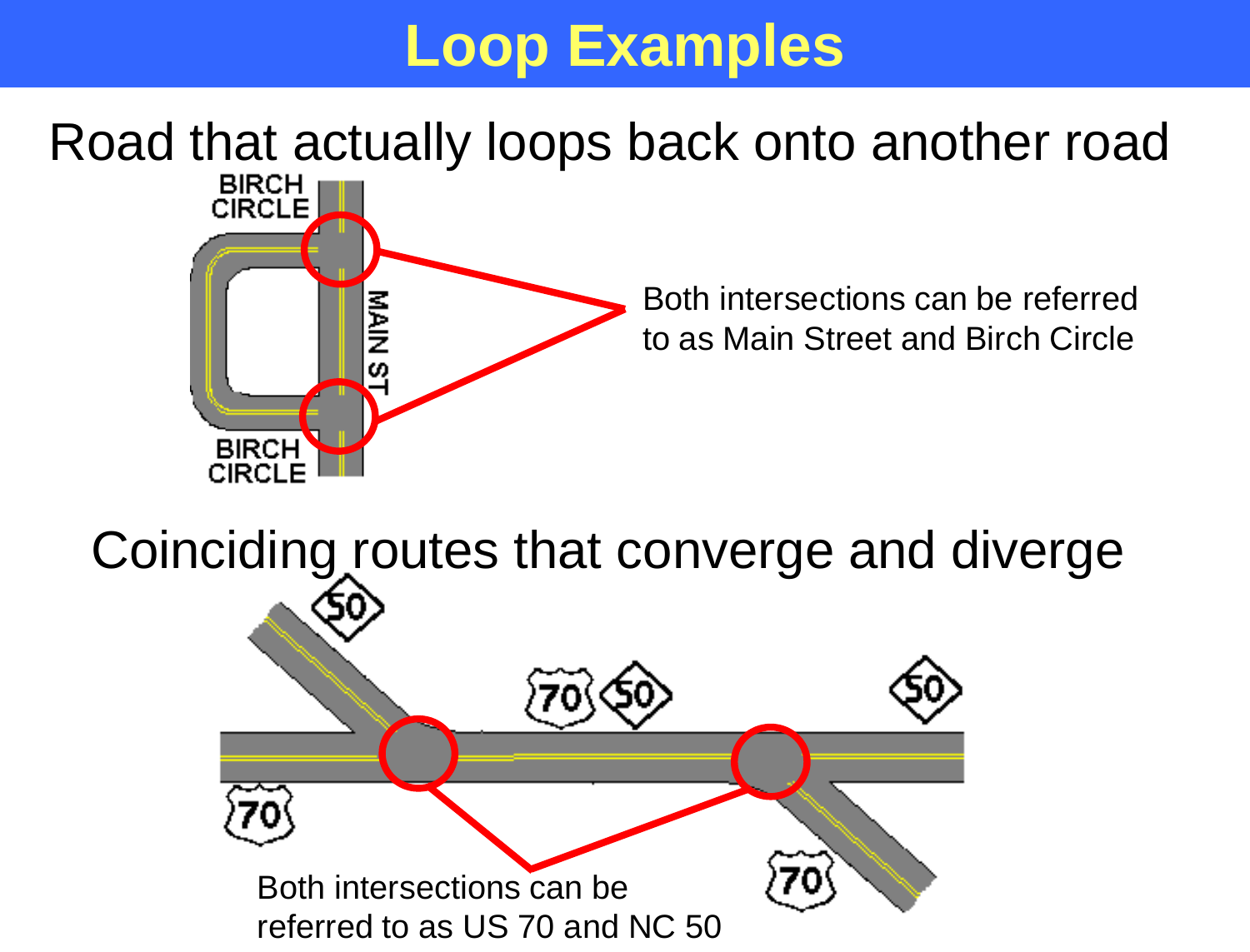#### **Crash Location Near A Loop**

Where did the following crash actually occur: Road On - **Capital Blvd** From Road - **Vine Circle VINE CIRCLE** Distance From - **50 ft** Direction From - **East** Towards Road - **Jones St CAPITAL BLVD JONES ST CAPE** 

Use the **Towards Road** to determine on which loop intersection the crash occurred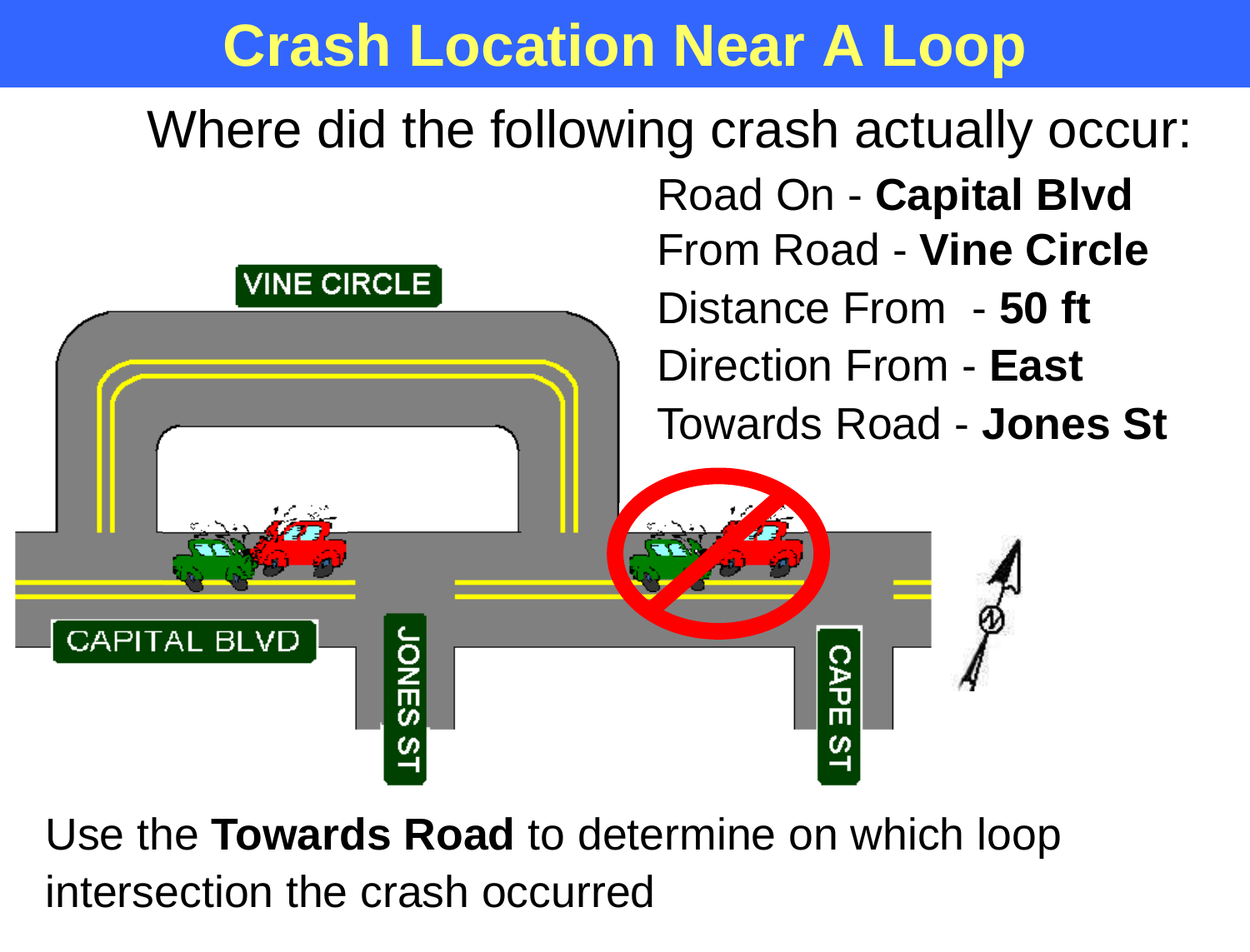#### **Unmileposted Crashes**

#### **Some crashes in TEAAS do not milepost because:**

- The Road On is not an inventoried route
- The Road On is not mileposted
- The From Road is not a mileposted feature
	- Roads being built faster than records can be updated – Police officers reference features that are not mileposted (i.e. McDonald's, Wal-Mart parking lot, PVA, etc.)
- The From Road is a loop
- The crash has not gone through the mileposting update program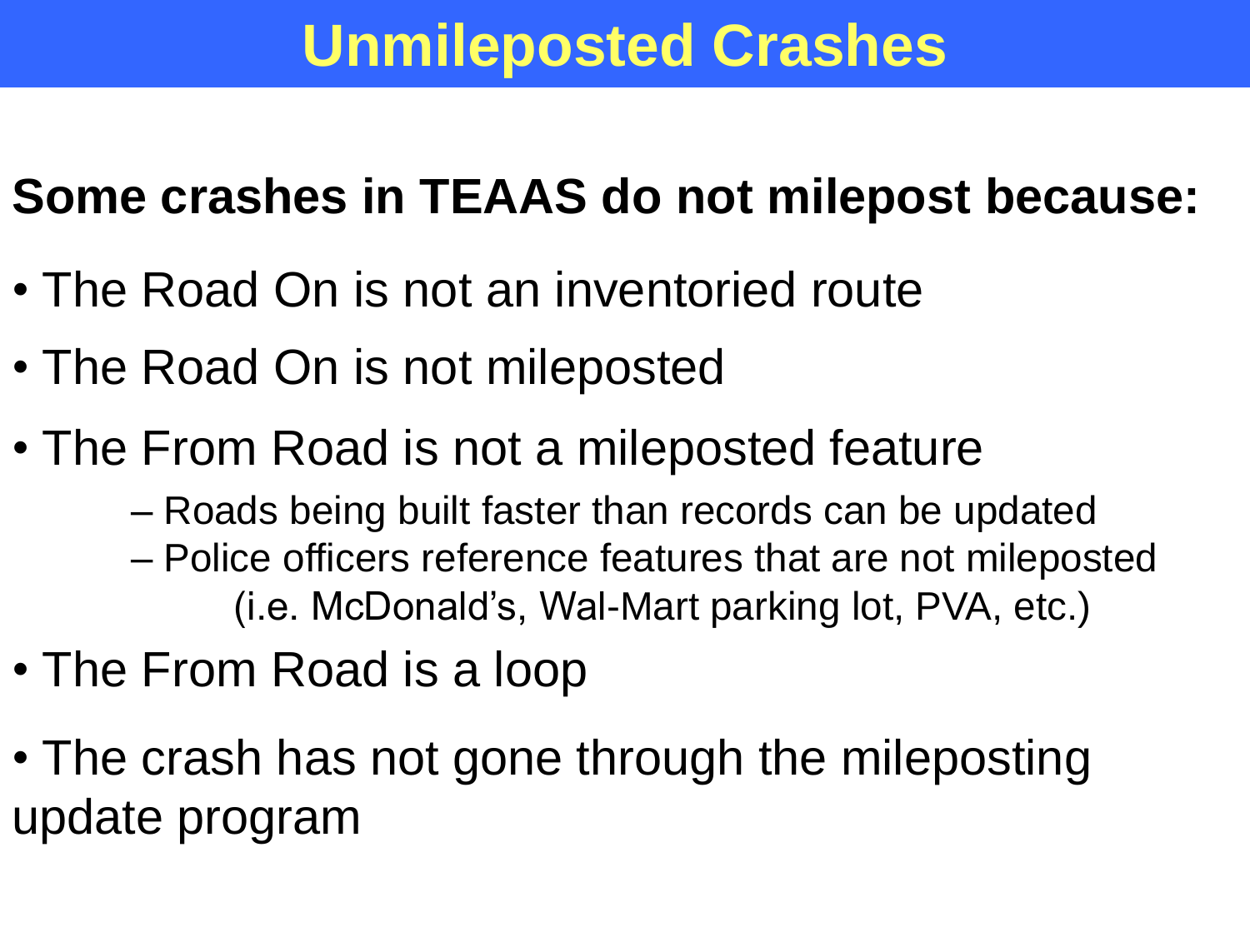### **Unmileposted Ordinances**

- **Some ordinances in TEAAS do not milepost because:**
- The On Road is not mileposted
- The Begin Reference Road and/or the End Reference Road is not a mileposted feature
- The Begin Reference Road and/or the End Reference Road is a loop
- The ordinance has not gone through the mileposting update program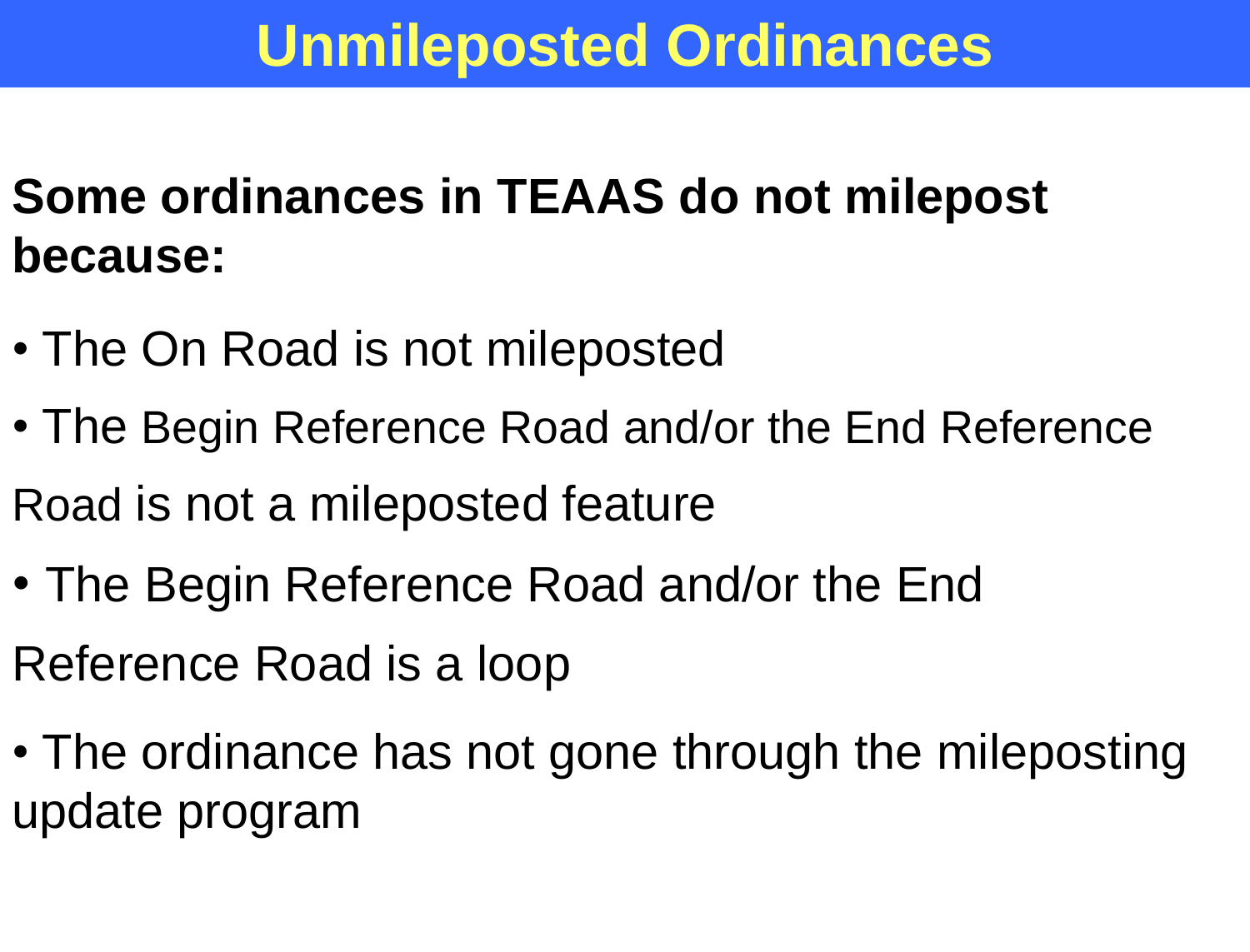#### **Incorrect Mileposts - Crashes**

#### **Some crashes in TEAAS have incorrect mileposts because:**

- Some (or all) of the features on the Road On are mileposted in the wrong direction
- The distance and direction of the crash put it outside of the Road On mileposting limits
- The crash has not gone through the mileposting update program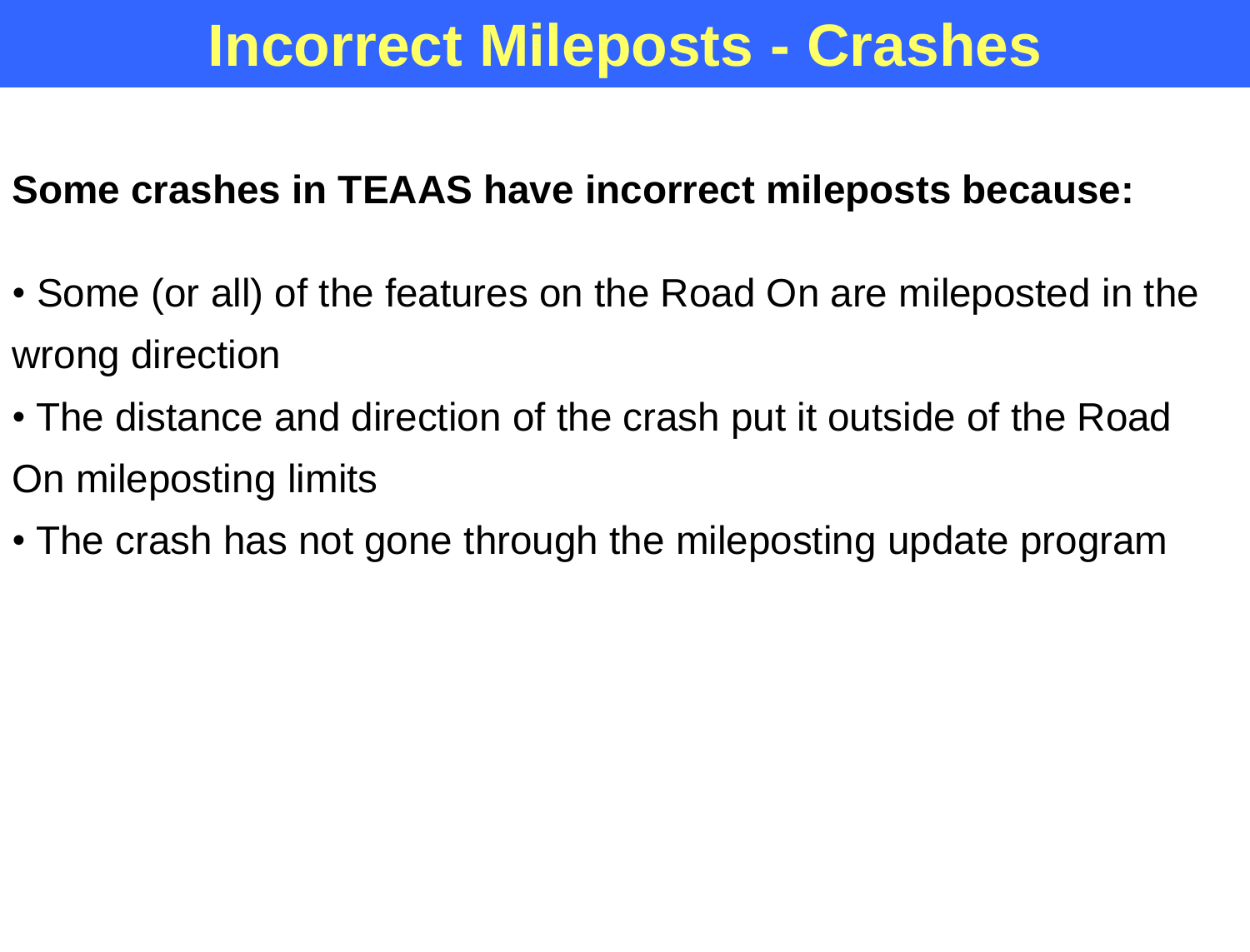#### **Incorrect Mileposts - Ordinances**

#### **Some ordinances in TEAAS have incorrect mileposts because:**

- Some (or all) of the features on the On Road are mileposted in the wrong direction
- The Begin Reference Distance and/or the Begin Reference Direction are incorrect
- The End Reference Distance and/or the End Reference Direction are incorrect
- The distance and direction of the ordinance reference point (Begin and/or End) put it outside of the On Road mileposting limits
- The ordinance has not gone through the mileposting update program